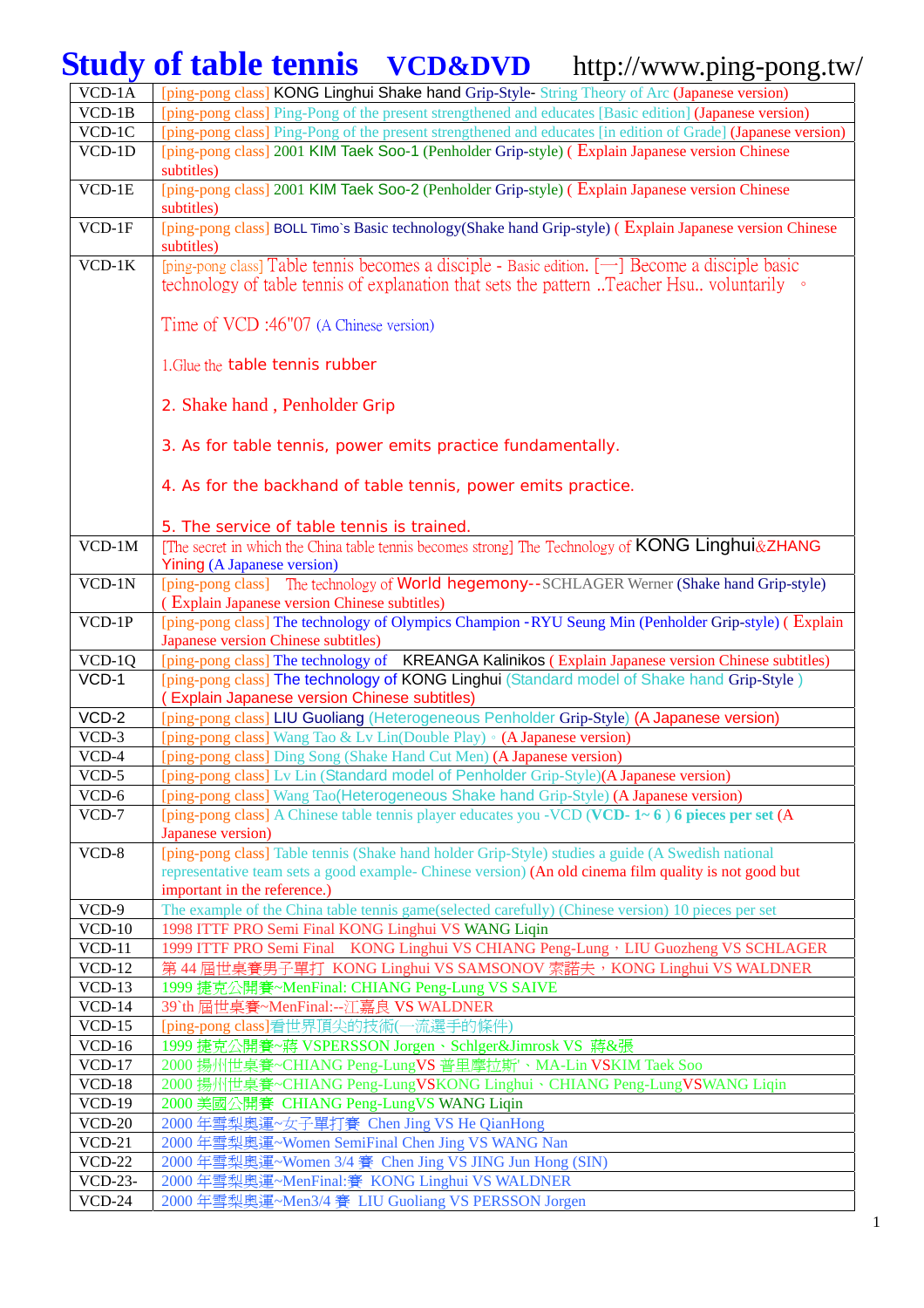| <b>VCD-25-</b>            | 2001 英國公開賽MenFinal: WANG Liqin VS LEGOUT Christophe (FRA) (Women Final: 部份)                                                                                                                                       |
|---------------------------|-------------------------------------------------------------------------------------------------------------------------------------------------------------------------------------------------------------------|
| <b>VCD-26-</b>            | 2001 46 屆大阪世桌賽 Men Team 體 Final China VS Belgium (2片)                                                                                                                                                             |
| $VCD-27$                  | 2001 46 屆大阪世桌賽 MenFinal: KONG Linghui VS WANG Liqin                                                                                                                                                               |
| $VCD-28$                  | 第44 屆世桌賽男子雙打 KONG Linghui /LIU Guoliang VS WALDNER/PERSSON Jorgen                                                                                                                                                 |
| $VCD-29$                  | 2000 巴西公開賽~Women SEMI Final Chen Jing VS WANG Nan 、WoMen DoublesFinal::                                                                                                                                           |
| $VCD-30$                  | ITTF 1999 PROWomen Final: Chen Jing VS Li Ju                                                                                                                                                                      |
| $VCD-31$                  | 1999 法國公開賽 Chen Jing VS LI Jia Wei 、Chen Jing VS BOROS                                                                                                                                                            |
| $VCD-32$                  | 2001 46 屆大阪世桌賽 Women Team 體 Final China VS North Korea (朝鮮) (2片)                                                                                                                                                  |
| $VCD-34$                  | 2001 年ITTFChina公開賽 MenSemiFinal: WALDNER VS MA Lin                                                                                                                                                                |
| $VCD-35$                  | 2001 年ITTFChina公開賽 MenSemiFinal: WANG Liqin VS LIU Guozheng                                                                                                                                                       |
| $VCD-36$                  | 2001 年ITTFChina公開賽 MenFinal:: WANG Liqin VS MA Lin<br>Men DoublesFinal:: WANG Liqin/Yan SenVS MA Lin/LIU Guozheng 精彩剪輯                                                                                            |
| $VCD-37$                  | 2001年 ITTFChina 公開賽 Women Final:: WANG Nan VS GUO Yan                                                                                                                                                             |
|                           | WoMen DoublesFinal::: NIU Jianfeng/白楊 VS JING Jun Hong/Liu Jia Wei 精彩剪輯                                                                                                                                           |
| $VCD-38$                  | 2001年 ITTF 巴西公開賽 MenFinal:: BOLL Timo VS SAIVE Jean-Michel                                                                                                                                                        |
| $VCD-39$                  | 2001年 ITTF 巴西公開賽 Women Final:: Liu Jia VS UMEMURA Aya                                                                                                                                                             |
| $VCD-40$                  | 『桌球教學』[NHK 桌球教室]桌球橫拍基本技術練習(舊教學片但參考價值頗佳)                                                                                                                                                                           |
| $VCD-41$                  | 2001 年 ITTF 美國公開賽 MenFinal: : LIU Guozheng VS Huang Wenguan Johnny 精彩剪輯                                                                                                                                           |
| $VCD-42$                  | 2001年 ITTF 美國公開賽 Women Final:: NIU Jianfeng VS UMEMURA Aya                                                                                                                                                        |
| $VCD-43$                  | 2001年 ITTF 美國公開賽 MenQuarterFinal:Final: LIU Guozheng VS SAIVE                                                                                                                                                     |
| $VCD-44$                  | 2001年 ITTF 美國公開賽 MenQuarterFinal:Final: Huang Wenguan Johnny VS CHUAN Chih-Yuan 精彩                                                                                                                                |
| $VCD-45$                  | 剪輯                                                                                                                                                                                                                |
|                           | 2001年 ITTF 美國公開賽 Men Doubles 打 Final: CHIANG Peng-Lung/CHANG Yen-Shu VS 布拉史奇克<br>Women Doubles 打 Final: [中]NIU Jianfeng&白楊 VS [韓]李恩時&柳智惠<br>&克倫加                                                                  |
| $VCD-46$                  | 2001 46 屆大阪世桌賽 Men準FinalCHIANG Peng-LungVS WANG Liqin                                                                                                                                                             |
| $VCD-47$                  | 2001 46 屆大阪世桌賽 Men準FinalMA Lin VSKONG Linghui                                                                                                                                                                     |
| <b>VCD-48</b>             | 2001 年 ITTFKOR 公開賽 MenFinal:: 李哲承 VSKIM Taek Soo Women Final:: WANG NanVS 柳智慧                                                                                                                                     |
| $VCD-49$                  | 2001年 ITTFKOR 公開賽 Women QuarterFinal:: WANG NanVS 李佳 MenQuarterFinal:: 詹健 VS 李哲承                                                                                                                                  |
| $VCD-50$                  | 2001年 ITTFKOR 公開賽 Women QuarterFinal::柳智慧 VS 小西幸 MenQuarterFinal::LIU GuoliangVSKIM Taek                                                                                                                          |
|                           | Soo                                                                                                                                                                                                               |
|                           |                                                                                                                                                                                                                   |
| $VCD-51$                  | 2001年 ITTFKOR 公開賽 Men DoublesFinal:: LIU Guoliang&KONG LinghuiVS 張鈺&梁柱恩 WoMen                                                                                                                                     |
|                           | DoublesFinal::: WANG Nan&Li JuVS 高稀&李佳                                                                                                                                                                            |
| $VCD-52$                  | 2001年 ITTF 日本公開賽 Women QuarterFinal:Final: 金璟娥&金戊校                                                                                                                                                                |
| $VCD-53$                  | 2001年 ITTF 日本公開賽 MenQuarterFinal:Final: CHIANG Peng-LungVSCHANG Yen-Shu Women<br>QuarterFinal:Final: WANG NanVS 李菱                                                                                                |
| $VCD-54$                  | 2001 年ITTF日本公開賽 MenQuarterFinal: Final: MA Lin &JOO Se Hyuk                                                                                                                                                       |
| $VCD-55$                  | 2001 年 ITTF 日本公開賽 Women Final:: WANG Nan&金璟娥                                                                                                                                                                      |
| $VCD-56$                  | 2001 年ITTF日本公開賽 單Final: CHIANG Peng-Lung&JOO Se Hyuk Men Doubles打Final: MA Lin                                                                                                                                    |
|                           | vsWANG Hao&KIM Taek SoovsOH Sang Eun                                                                                                                                                                              |
| $VCD-57$                  | 2001年 ITTFGerman 公開賽 MenFinal:: SCHLAGERvsSAMSONOV Women Final:: 柳智慧 vs 施潔                                                                                                                                        |
| <b>VCD-58</b>             | 2001 年ITTF職桌總Final MenFinal:: MA Lin VS WANG Liqin                                                                                                                                                                |
| VCD-59-                   | 2001年 ITTF 職桌總 Final MenSemi-Final:: MA Lin VS CHIANG Peng-Lung                                                                                                                                                   |
| $VCD-60$                  | 2001 年ITTF丹麥公開賽 MenFinal:: WALDNER& MA Lin Women Final:: 李佳&UMEMURA Aya                                                                                                                                           |
| VCD-61-                   | 2001 年ITTF職桌總Final MenSemi-Final:: SAIVEVS WANG Liqin                                                                                                                                                             |
| $VCD-62$<br>$VCD-63$      | 2001 年 ITTF 職桌總 Final Women Final: : NIU Jianfeng&WANG Nan                                                                                                                                                        |
|                           | 2002年 ITTF 奧地利公開賽 Men SemiFinal: BOLL TimoVSSCHLAGER MenSemiFinal: WALDNERVS<br>肯恩                                                                                                                                |
| VCD-64                    | 2002年 ITTF 奧地利公開賽 Women SemiFinal: Boros VS 李楠 Women SemiFinal: GUO YueVS 李佳                                                                                                                                      |
|                           | 微                                                                                                                                                                                                                 |
| $VCD-65$                  | 2002年 ITTF 奧地利公開賽 Women Final:: 李楠 VS 李佳微 WoMen DoublesFinal::: 李楠&JIANG                                                                                                                                          |
|                           | HuajunVSGUO Yue&范瑛                                                                                                                                                                                                |
| $VCD-66$                  | 2002年 ITTF 奥地利公開賽 MenFinal:: BOLL TimoVSWALDNER Men DoublesFinal:: 張鈺&梁柱恩 VS 卡塞則維斯基                                                                                                                               |
|                           | &布拉什哲克                                                                                                                                                                                                            |
| $VCD-67$                  | 第46屆大阪世桌賽 Men TeamSemi-Final: ChinavsKOR LIU Guozheng VS KIM Taek Soo                                                                                                                                             |
| <b>VCD-68</b>             | 2002年ITTF卡達公開賽MenSemi-Final:: CHUAN Chih-Yuan VS MA Lin                                                                                                                                                           |
| $VCD-69$<br><b>VCD-70</b> | 2002年 ITTF卡達公開賽 MenFinal:: CHUAN Chih-Yuan VS SAIVE Mens-Final: SAIVE VS KONG Linghui<br>[ping-pong class] Study of Penholder grip-style -1 KIM Taek Soo $\cdot$ CHIANG Peng-Lung $\cdot$ LIU Guoliang $\cdot$ MA |
| $VCD-71$                  | Lin、偉關晴光、田崎俊雄<br>[ping-pong class] Study of Shakehand grip-style -1KONG Linghui、SAMSONOV、BOLL Timo、加汀,岩崎、<br>LEGOUT Christophe (FRA)                                                                              |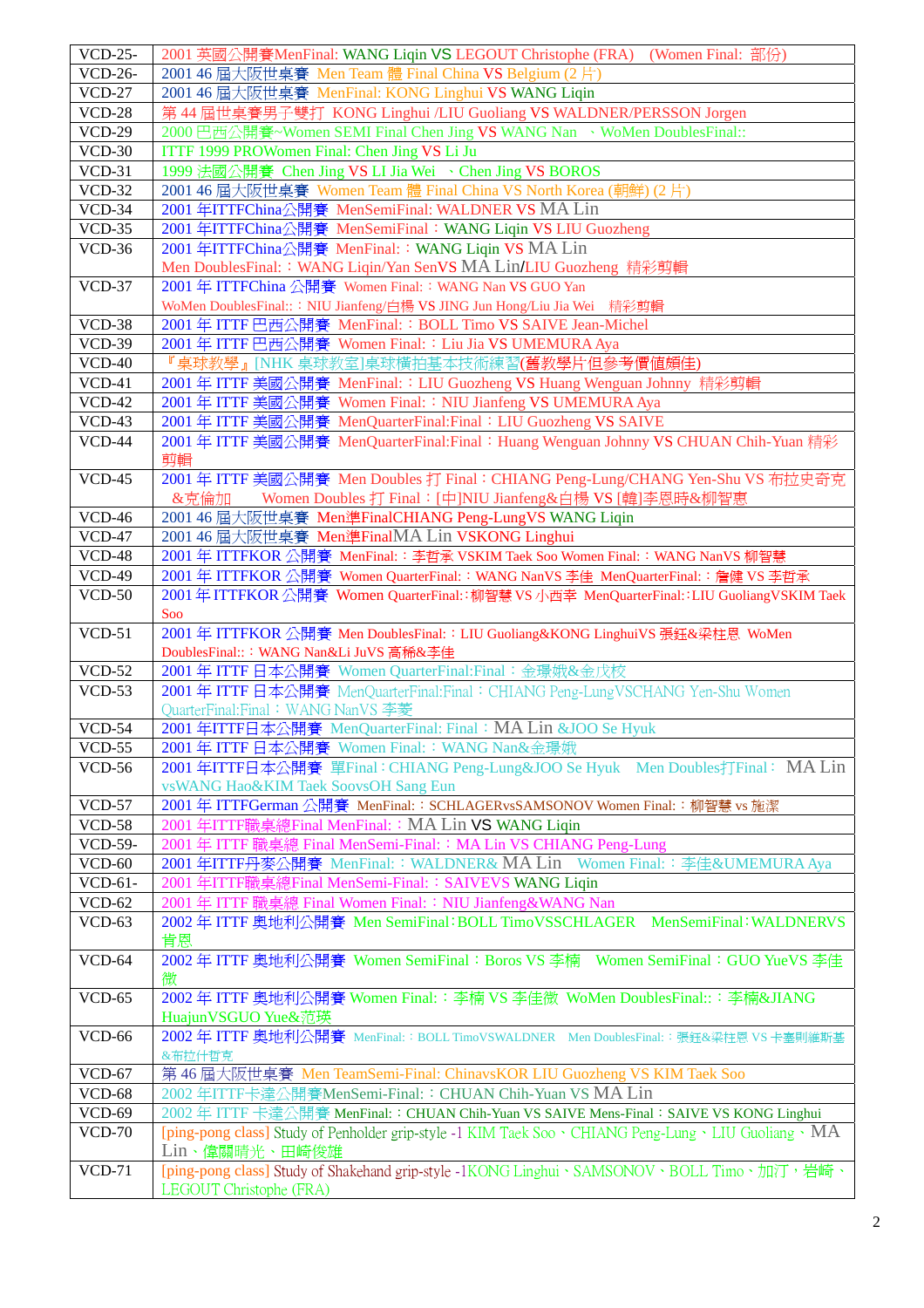| <b>VCD-72</b>  | [ping-pong class] Study of Shakehand grip-style -2WALDNER · PRIMORAC · PERSSON Jorgen · SCHLAGER ·<br>羅斯科夫、克雷恩格           |
|----------------|---------------------------------------------------------------------------------------------------------------------------|
| $VCD-73$       | [ping-pong class] Study of a group of Women -1WANG Nan、Li Ju、Chen Jing、小山智麗、Deng Ya-Ping、揚影、                              |
|                | 西飯由香 BOROS 、STEFF                                                                                                         |
| <b>VCD-74</b>  | [ping-pong class] Study of Cutman style -1MATSUSHITA Koji、涉谷 浩,Ding Song、羽佳純子 [防守的技                                       |
|                | 術                                                                                                                         |
| <b>VCD-75</b>  | [ping-pong class] Study of Shakehand grip-style -3KONG Linghui、PRIMORAC、柯貝爾、WALDNER、                                      |
|                | SAMSONOV · PERSSON Jorgen · BOLL Timo                                                                                     |
| <b>VCD-76</b>  | [ping-pong class] Study of Shakehand grip-style -4 WANG Liqin、SCHLAGER、加汀、OH Sang Eun、CHUAN                               |
|                |                                                                                                                           |
|                | Chih-Yuan、麥依斯、KREANGA、LIU Guozheng                                                                                        |
| <b>VCD-77</b>  | [ping-pong class] Study of Penholder grip-style -2 CHIANG Peng-Lung · RYU Seung Min · MA Lin · LIU                        |
|                | Guoliang · KIM Taek Soo · WANG Hao                                                                                        |
| $VCD-81$       | 2002年 ITTFKOR 公開賽 Men-Final: SCHLAGER VS BOLL Timo                                                                        |
| <b>VCD-82</b>  | 2002年 ITTF 日本公開賽 Men-Final: KREANGA VS CHUAN Chih-Yuan                                                                    |
| <b>VCD-83</b>  | 2002年 ITTF 年終總 FinalMen-Final: KREANGA VS CHUAN Chih-Yuan                                                                 |
| <b>VCD-84</b>  | 2002 年ITTF 年終總FinalMen-Semi Final: WANG HaoVSCHUAN Chih-Yuan Men DoublesFinal:: KONG                                      |
|                | Linghui&MA LinVS鬼頭明&田琦俊雄                                                                                                  |
| $VCD-85$       | 2002年 ITTF 年終總 FinalMen-Semi Final: KREANGAVSBOLL Timo<br>WoMen DoublesFinal::: NIU Jianfeng&                             |
|                | 李佳 VSZHANG Yining&李楠                                                                                                      |
| <b>VCD-86</b>  | 2002年ITTF 美國公開賽Men-Final: 秦志戩VS MA Lin Women Final: : ZHANG YiningVSLAU Sui Fei                                           |
| <b>VCD-87</b>  | 2003年世界盃-Men-SemiFinal: KONG LinghuiVSSCHLAGER[後 Semi-段無聲音]                                                               |
| <b>VCD-88</b>  | 2003 年世界盃-Men-Final: SCHLAGERvsJOO Se Hyuk                                                                                |
| <b>VCD-89</b>  | , Women Doubles-Final: WANG Nan&ZHANG<br>2003年世界盃-Men-SemiFinal: KREANGA VS JOO Se Hyuk                                   |
|                |                                                                                                                           |
|                | Yining VS NIU Jianfeng&GUO Yue                                                                                            |
| $VCD-90$       | 2003年世界盃-Women -Final : WANG Nan VS ZHANG Yining                                                                          |
| $VCD-91$       | 2004 雅典奧運-Men Final WANG Hao VS RYU Seung Min                                                                             |
| <b>VCD-92</b>  | 2004 雅典奧運-Men3/4WANG Liqin VSWALDNER◎準FinalWANG HaoVS WANG Liqin                                                          |
| $VCD-93$       | 2004 雅典奧運-Women Final:: ZHANG Yining vsJin xiangMei@QuarterFinal: WANG NanvsLI                                            |
|                | Jia Wei                                                                                                                   |
| $VCD-94$       | 2004 職業巡迴賽總 FinalWomen Final:戰-GUO YuevsNIU Jianfeng                                                                      |
|                |                                                                                                                           |
| $VCD-95$       | <b>Women Doubles Final-ZHANG</b><br>2004 職業巡迴賽總FinalMenFinal: 戰-WANG Liqin vs MA Lin                                      |
|                | Yining/WANG Nan vs GUO Yue/NIU Jianfeng                                                                                   |
| <b>VCD-96</b>  | 2004 職業巡迴賽總FinalMen Semi-Final:: - WANG Liqin vs WANG Hao<br><b>Men Doubles</b>                                           |
|                | Final--WANG Hao/KONG Linghui VS MA Lin/CHEN Qi                                                                            |
| <b>VCD-97</b>  | 2004 職業巡迴賽總Final Men Semi-Final:: MA Lin vs BOLL Timo                                                                     |
| <b>VCD-98</b>  | 2004China乒乓球超級明星爭霸賽                                                                                                       |
|                | 超級明星隊:WANG Liqin、MA Lin、CHEN Qi、郭炎、ZHANG Yining、WANG Nan                                                                  |
|                | 超級明星隊: KONG Linghui、WANG Hao、HAO Shuai、GUO Yue、NIU Jianfeng、LI Xiaoxia                                                    |
| <b>VCD-99</b>  | 2004 波司登. 三弘-世界盃 Men3/4 WANG Hao VS JOO Se Hyuk                                                                           |
| <b>VCD-100</b> | 2004 波司登.三弘-世界盃 Men SemiFinal KREANGAVSJOO Se Hyuk                                                                        |
| <b>VCD-101</b> | 2004 波司登.三弘-世界盃 Women Final: ZHANG Yining VS WANG Nan                                                                     |
| <b>VCD-102</b> | 2004 世界聯隊vs China隊乒乓球對抗賽-上集                                                                                               |
| <b>VCD-103</b> | 2004 世界聯隊vs China隊乒乓球對抗賽-下集                                                                                               |
| <b>VCD-104</b> |                                                                                                                           |
|                | 2004 波司登.三弘-世界盃Men group competes-CHIANG Peng-Lungvs WANG Liqin 、CHIANG                                                   |
|                | Peng-LungVSBOLL Timo                                                                                                      |
| <b>VCD-105</b> | 2004 波司登. 三弘-世界盃Men group competes-BOLL Timo VS WANG Liqin                                                                |
| <b>VCD-106</b> | <b>CHUAN Chih-YuanVSJOO</b><br>2004 波司登.三弘-世界盃Men小群組賽-SAMSONOVvKREANGA                                                    |
|                | Se Hyuk                                                                                                                   |
| <b>VCD-107</b> | 2004 波司登.三弘-世界盃Men group competes-CHIANG Peng-LungVSJOO Se Hyuk · MA Lin                                                  |
|                | <b>VSJOO Se Hyuk</b>                                                                                                      |
| <b>VCD-108</b> | 2004 波司登. 三弘-世界盃Men group competes-MA LinVSCHUAN Chih-Yuan、RYU Seung                                                      |
|                | <b>MinVSWALDNER</b>                                                                                                       |
| <b>VCD-109</b> | 2004 波司登. 三弘-世界盃Men group competes-SCHLAGERVSRYU Seung Min、蒙戴羅                                                            |
|                | <b>VSSCHLAGER</b>                                                                                                         |
| <b>VCD-110</b> | 2004 波司登.三弘-世界盃Men group competes-WANG HaoVSSAMSONOV                                                                      |
| <b>VCD-111</b> | 2004 波司登. 三弘-世界盃Men group competes-SAMSONOVVSHuang Wenguan Johnny                                                         |
|                | <b>WANG HaoVSKREANGA</b>                                                                                                  |
| <b>VCD-112</b> | 第48屆世兵賽-MenQuarterFinal:賽-MAZEVSHAO Shuai                                                                                 |
| <b>VCD-113</b> | 第48屆世兵賽-Semi-Final: MA Lin (China) VS MAZE (丹麥) Men DoublesQuarterFinal:賽: MA<br>Lin/陳玘VSCHUAN Chih-Yuan/CHIANG Peng-Lung |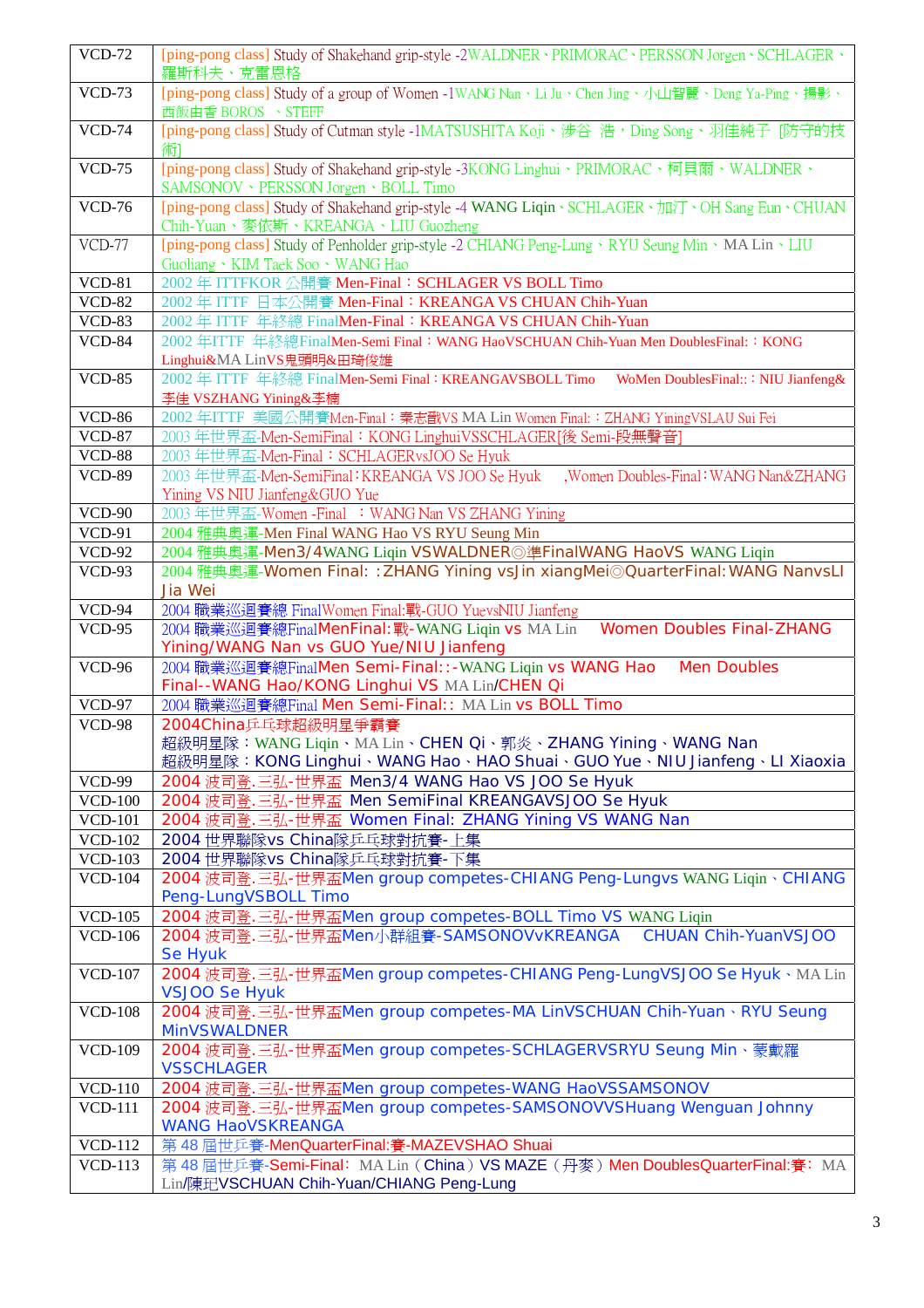| <b>VCD-114</b> | 第48屆世兵賽-Men DoublesFinal: KONG Linghui/WANG HaoVSSUSS Christian/BOLL Timo、                |
|----------------|-------------------------------------------------------------------------------------------|
|                | Men1/8LIU GuozhengVSBOLL Timo                                                             |
| <b>VCD-115</b> | 第48屆世兵賽-混雙Final: WANG Liqin / GUO Yue (China) VSLIU Guozheng/白楊 (China)                   |
| <b>VCD-116</b> | 第48屆世兵賽-Women Final:: ZHANG Yining (China) VS GUO Yan (China)                             |
| <b>VCD-117</b> | 第48屆世乒賽-Men1/8賽: MAZE (丹麥) VSWANG Hao (China)                                             |
| <b>VCD-118</b> | 第48屆世兵賽-MenFinal:: WANG Liqin (China) VS MA Lin (China)                                   |
| <b>VCD-119</b> | 第48屆世兵賽-MenQuarterFinal:賽: MA Lin (China) VSLIU Guozheng (China)                          |
| <b>VCD-120</b> | 第48屆世兵賽-Women 1/8 賽: 李嬌 (荷蘭) VS MOON Hyun Jung (KOR)                                      |
| <b>VCD-121</b> | 第48屆世兵賽-Women 1/16 賽: MOON Hyun JungVSWANG Nan                                            |
| <b>VCD-122</b> |                                                                                           |
| <b>VCD-123</b> | 2005"龍"世界男子乒乓球爭霸賽 QuarterFinal:賽: CHIANG Peng-LungVSJOO Se Hyuk · MA                      |
|                | LinVSCHIANG Peng-Lung                                                                     |
| <b>VCD-124</b> | 2005 乒乓球男子世界盃: Final WANG HaoVSBOLL Timo(53`49``)、進級賽 SAMSONOVVS MA Lin                   |
|                | (20'27'')                                                                                 |
| <b>VCD-125</b> | 2005 乒乓球男子世界盃: Semi-Final:WANG Liqin VSBOLL Timo(53`03``)                                 |
| <b>VCD-126</b> | 2005 乒乓球男子世界盃: Semi-Final: WANG HaoVS 賽弗(35`06``)、準 Final BOLL Timo 對 MA                  |
|                | $Lin(32^01^{\prime\prime})$                                                               |
| <b>VCD-127</b> | 2005 乒乓球男子世界盃: 進級賽 WANG Hao VS CHEN Weixing(51`31``)                                      |
| <b>VCD-128</b> | 2005 魯能 China 乒乓球俱樂部超級聯賽: KONG Linghui VS RYU Seung Min(34`37``)、RYU Seung                |
|                | Minvs 李平(29`21``)                                                                         |
| <b>VCD-129</b> | 2005 魯能 China 乒乓球俱樂部超級聯賽: BOLL TimovsRYU Seung Min(44`50``)、邱貽可 vsJOO Se                  |
|                | Hyuk(20°41°)                                                                              |
| <b>VCD-130</b> | 2005 魯能 China 乒乓球俱樂部超級聯賽: JOO Se HyukvsRYU Seung Min(34`18``) 、RYU Seung                  |
|                | MinvsLIU Guozheng(31`24``)                                                                |
| <b>VCD-131</b> | 2005 亞洲桌球錦標賽: MenFinal:_WANG Ligin vs LI Ching(25`38``)、Women Final:_LIN LingVSLAU        |
|                |                                                                                           |
|                | Sui Fei(28`56``)                                                                          |
| <b>VCD-132</b> | 2005 亞洲桌球錦標賽: Men TeamFinalChina VS KOR WANG Ligin vs OH Sang Eun(33`20``) WANG           |
|                | Hao VS RYU Seung Min(39`58`)                                                              |
| <b>VCD-133</b> | 2005 建勝苑巡迴賽: BOLL TimovsSAMSONOV(33`20``)、克里桑 VSSAMSONOV(39`58``)                         |
| <b>VCD-134</b> | 2005 建勝苑巡迴賽: BOLL TimovsRYU Seung Min(33`20``) · MA Lin VSKONG Linghui(39`58``)           |
| <b>VCD-135</b> | 2005 職桌巡迴賽總 Final: MenFinal:-BOLL TimoVSSAIVE、Semi-Final-SAIVEVSOH Sang                   |
|                | Eun(77'16")                                                                               |
| <b>VCD-136</b> | 2005 職桌巡迴賽總 Final: Women -進級賽-林玲 VS Boros、ZHANG YiningVS 沃西克(66`02``)                     |
| <b>VCD-137</b> | 2005 職桌巡迴賽總 Final: Women QuarterFinal:賽-ZHANG YiningVS 思特努格、Women                         |
|                | Final:-ZHANG YiningVSLI Jia Wei(56`21``)                                                  |
| <b>VCD-138</b> | 2005 職桌巡迴賽總 Final: Men 進級賽-SAIVEVS Samsonov (1:04`28``)                                   |
| <b>VCD-139</b> | 2005 職桌巡迴賽總 Final: Men 進級賽-KO Lai Chak VS CHEN Weixing、CHUAN Chih-YuanVSBOLL              |
|                | Timo(78'55")                                                                              |
| <b>VCD-140</b> | 2005 職桌巡迴賽總Final: MenSemiFinal賽-RYU Seung MinVSBOLL Timo Men DoublesSemiFinal賽-WANG       |
|                | Liqin/CHEN QiVS OH Sang Eun/LEE Jung Woo(77`38``)                                         |
| <b>VCD-141</b> | 2005 職桌巡迴賽總 Final: Men 進級賽-SAIVEVS 克里桑、QuarterFinal:賽-MA LongVSOH Sang                    |
|                | $Eun(60^{\circ}41^{\circ})$                                                               |
| <b>VCD-142</b> | 2005 職桌巡迴賽總 Final: MenQuarterFinal:賽-KO Lai ChakVSBOLL Timo、進級賽-LEE Jung WooVS            |
|                | 庫茲明(68`05``)                                                                              |
| <b>VCD-143</b> | 2006 職桌巡迴賽卡達: MenFinal:: MA Lin VSWANG Liqin (37'04")WoMen DoublesFinal::: ZHANG          |
|                | Yining&WANG Nan vs 帖亞娜&ZHANG Rui(18'48")                                                  |
| <b>VCD-144</b> | 2006 職桌巡迴賽卡達:Women Final:: ZHANG YiningVSLI Xiaoxia (39'53'')Men DoublesFinal:: WANG      |
|                | Hao/WANG Liqin vs BOLL Timo&索斯(37'48")                                                    |
| <b>VCD-145</b> | 2006 世乒賽China隊選拔賽: 1.WANG Jianjun VS WANG Hao2. WANG Liqin VSWANG Hao3.邱怡可VS              |
|                | 詹健                                                                                        |
| <b>VCD-146</b> | 2006 世乒賽China隊選拔賽: 1. WANG Liqin VSCHEN Qi(33'55")2.HAO ShuaiVS MA Lin (39'01")           |
| <b>VCD-147</b> | 2006 世乒賽China隊選拔賽:1. MA Lin VSMA Long(30'49'')2.WANG HaoVS HOU Yingchao(16'20'') 3 邱怡可    |
|                | VSHOU Yingchao(23'20")                                                                    |
| <b>VCD-148</b> | 2006世乒賽China隊選拔賽: 1.MA LinVSCHEN Qi(21'00")2. MA Lin VS HOU Yingchao(34'03")3. WANG Liqin |
|                | VS詹健(20'31")                                                                              |
| <b>VCD-149</b> | 2006 職桌巡迴賽科威特: MenFinal:: QuarterFinal: CHEN WeixingVS WANG Liqin (50'17'')               |
|                | MenSemi-FinalLI ChingVS MA Lin (26'25")                                                   |
| <b>VCD-150</b> | 2006 職桌巡迴賽科威特: Women Final: GUO YueVSJIANG Huajun(49'29")Men DoublesFinal: MA Lin/CHEN    |
|                | QiVSLI Ching&KO Lai Chak(27'57")                                                          |
| <b>VCD-151</b> | 2006 職桌巡迴賽科威特: Women Semi-Final GUO YanVSJIANG Huajun(54'50")WoMen DoublesFinal:: ZHANG   |
|                | Yining&WANG NanVSLAU Sui Fei&LIN Ling(20'10")                                             |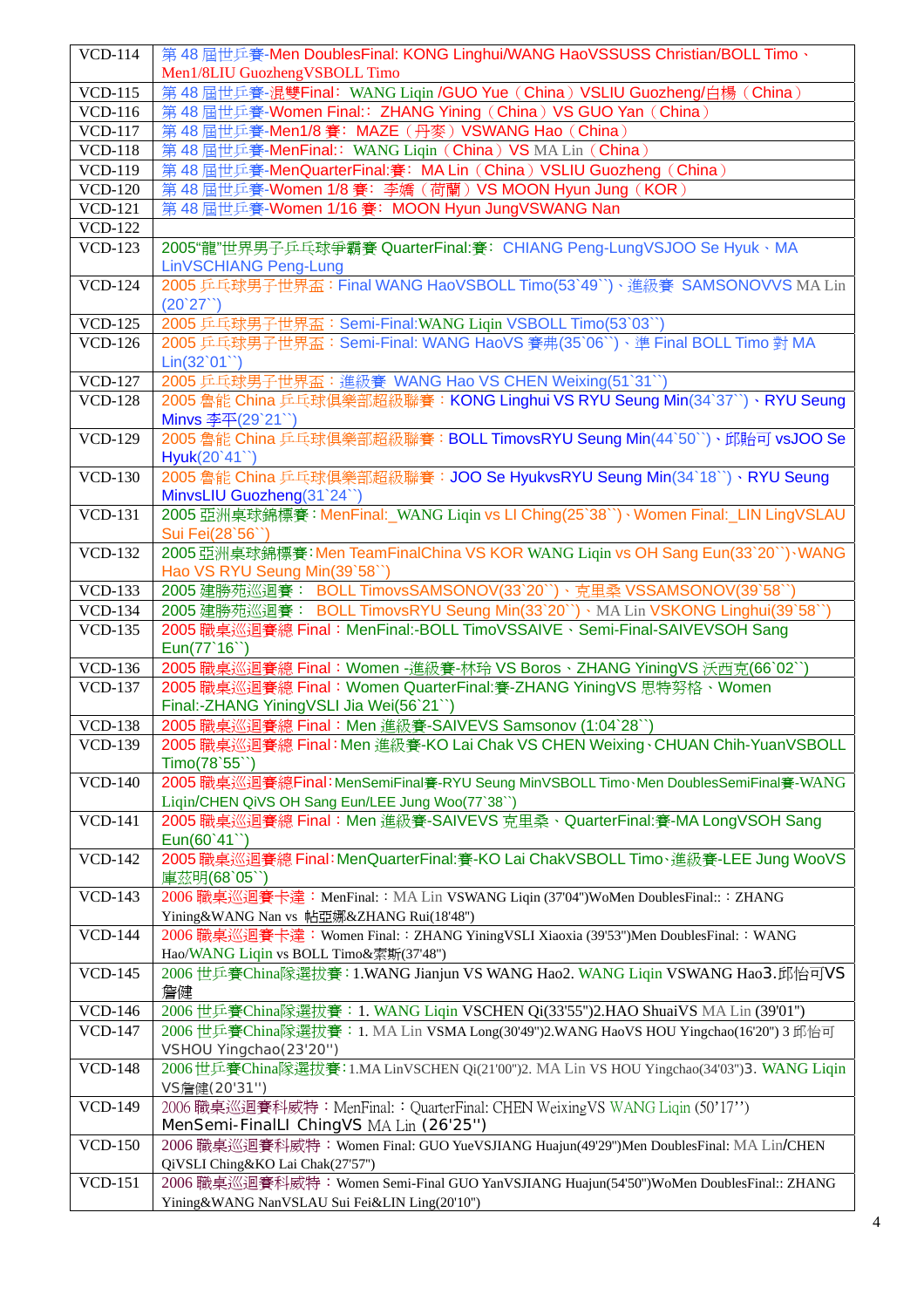| <b>VCD-152</b> | 2006 職桌巡迴賽科威特: MenFinal: MA Lin VSCHEN Qi(47'24")Women Semi-Final GUO<br>YueVS平野早矢香(31'16")              |
|----------------|----------------------------------------------------------------------------------------------------------|
| <b>VCD-153</b> | 2006 職桌巡迴賽科威特: MenSemi-Final CHEN WeixingVSCHEN Qi(33'57")Women                                          |
|                | QuarterFinal: 賽 郭炎 VSWANG Nan(39'28")                                                                    |
| <b>VCD-154</b> | 2006 職桌巡迴賽克羅埃西亞站: MenFinal: SAMSONOVVSCHEN Qi(46'05")Women Final: GUO<br>YueVSZHANG Yining(29'07")       |
| <b>VCD-155</b> | 2006 職桌巡迴賽克羅埃西亞站: MenSemi-Final SAMSONOVVSRYU Seung Min WoMen                                            |
|                | DoublesFinal:: GUO Yue&LI XiaoxiaVSZHANG Yiningvs 李楠                                                     |
| <b>VCD-156</b> | 2006 職桌巡迴賽克羅埃西亞站: MenSemi-Final WANG Hao VS CHEN Qi MenQuarterFinal:                                     |
|                | 賽 HAO ShuaiVSSAMSONOV                                                                                    |
| <b>VCD-157</b> | 2006 職桌巡迴賽克羅埃西亞站: Men DoublesFinal: WANG Hao&CHEN QiVS 雷振華&李平                                            |
|                | MenQuarterFinal: CHEN QiVS 羅斯柯夫                                                                          |
| <b>VCD-158</b> | 2005 王者風範 國球大典_中外桌球大師擂台賽:第一輪 1.HAO ShuaivsSAMSONOV2.HAO                                                  |
|                | ShuaivsKREANGA                                                                                           |
| <b>VCD-159</b> | 2005 王者風範 國球大典_中外桌球大師擂台賽: 第一輪 3.HAO ShuaivsBOLL Timo 4.BOLL Timovs MA Lin                                |
|                | 5. MA Lin vsOH Sang Eun                                                                                  |
| <b>VCD-160</b> | 2005 王者風範 國球大典_中外桌球大師擂台賽:第二輪 1.WANG LiqinvsBOLL Timo 2.WANG                                              |
|                | LiqinvsSAMSONOV 3.WANG LiqinvsOH Sang Eun                                                                |
| <b>VCD-161</b> | 2005 王者風範 國球大典_中外桌球大師擂台賽: 第二輪 4.WANG LiqinvsKREANGA(19'54") 5. WANG                                      |
|                | LiqinvsSCHLAGER(16'01")                                                                                  |
| <b>VCD-162</b> | 第48屆世界盃團體賽: group competes_ChinaVS丹麥 1.WANG LiqinVSMAZE 2. MA Lin VS孟拉德 3.CHEN                           |
|                | <b>QiVS拉爾森</b>                                                                                           |
| <b>VCD-163</b> | 第48屆世界盃團體賽:group competes_奥VS德 1.CHEN WeixingVSBOLL Timo2.SCHLAGERVS費杰 3.加爾多斯VSSUSS                      |
|                | Christian4.SCHLAGERVSBOLL Timo                                                                           |
| <b>VCD-164</b> | 第48屆世界盃團體賽: Semi-Final_中VS德-A 1. MA Lin VSBOLL Timo 2.WANG LiqinVSSUSS                                   |
|                | Christian                                                                                                |
| <b>VCD-165</b> | 第48屆世界盃團體賽: Semi-Final_中VS德-B 3.WANG HaoVSFEJER-KONNERTH Zoltan                                          |
|                | 4. WANG LiqinVSBOLL Timo                                                                                 |
| <b>VCD-166</b> | 第 48 屆世界盃團體賽: Semi-Final KORVSHong Kong1.OH Sang EunVS張鈺 2.RYU Seung MinVSLI Ching3.李<br>廷右VSKO Lai Chak |
| <b>VCD-167</b> | 第48屆世界盃團體賽:QuarterFinal:Final _KORVS捷克1.OH Sang EunVS克拉塞克2.JOO Se HyukVS柯貝爾3.RYU Seung                   |
|                | MinVS費博爾尼                                                                                                |
| <b>VCD-168</b> | 第48屆世界盃團體賽:Final_KORVSChina1.OH Sang EunVSWANG Hao2.RYU Seung MinVSWANG Liqin3.LEE Jung                  |
|                | WooVS MA Lin 頒獎典禮(共兩片)                                                                                   |
| <b>VCD-169</b> | 第48屆世界盃團體賽: QuarterFinal: FinalChinaVS法國 1.WANG Liqin VS ELOI 2. MA Lin VS希拉                             |
|                | 3.CHEN QiVS洛丹尼                                                                                           |
| <b>VCD-170</b> | 第48世界盃Women Team: FinalChinaVSHong Kong1.ZHANG YiningVSLIN Ling2.GUO YueVSTIE Yana3.WANG                 |
|                | NanVSLAU Sui Fei4.ZHANG YiningVSTIE Yana(共兩片)                                                            |
| <b>VCD-171</b> | 日本超人氣-愛ちやん】FUKUHARA Ai專輯-1:1.FUKUHARA AiVS李茜 2.FUKUHARA Ai&曹幸妮VS李                                        |
|                | 茜VS李艷<br>日本超人氣-愛ちやん】FUKUHARA Ai專輯-2:1.FUKUHARA AiVSGAO Jun 2.FUKUHARA AiVSWANG                           |
| <b>VCD-172</b> | Nan                                                                                                      |
| <b>VCD-173</b> | 2006 魯能China乒乓球俱樂部超級聯賽: 1.WANG HaoVS李平 2CHIANG Peng-LungVSLEE Jung                                       |
|                | Woo3.HAO ShuaiVSCHEN Qi                                                                                  |
| <b>VCD-174</b> | 2006ITTFKOR巡迴賽: MenFinal: JOO Se HyukVSELOI Women Final: MenSemi-Final:                                  |
| <b>VCD-175</b> | 2006 魯能China乒乓球俱樂部超級聯賽:寧波海天VS山東魯能                                                                        |
| <b>VCD-176</b> | 2006 魯能China乒乓球俱樂部超級聯賽:八一工商銀行VS北京銅牛                                                                      |
| <b>VCD-177</b> | 2006 魯能China乒乓球俱樂部超級聯賽:陝西銀河vs山東魯能                                                                        |
| <b>VCD-178</b> | 2006 魯能China乒乓球俱樂部超級聯賽:陝西銀河vs八一工商                                                                        |
| <b>VCD-179</b> | 2006 魯能China乒乓球俱樂部超級聯賽:浙江鴻翔vs山東魯能                                                                        |
| <b>VCD-180</b> | 2006 魯能China乒乓球俱樂部超級聯賽:寧波海天VS北京銅牛                                                                        |
| <b>VCD-181</b> | 2006 ITTF Pro Singapore-MenFinal:_CHUAN Chih-YuanVS MA Lin                                               |
| <b>VCD-182</b> | 2006 ITTF Pro Singapore: Women Final:: WANG NanvsZHANG Yining MenQuarterFinal:賽: SCHLAGERvsMA Long       |
| <b>VCD-183</b> | 2006 ChinaVS World Union: 1.CHEN QivsBOLL Timo2.WANG LiginvsOH Sang Eun3. MA Lin/WANG LiginvsBOLL        |
|                | Timo&SAMSONOV                                                                                            |
| <b>VCD-184</b> | [Pen-Holde Pips-out quick attack Model- GAO Jun]-1 A. 2005 女子世界盃QuarterFinal: : GAO Jun VS               |
|                | FUKUHARA AiB, 1992 巴塞隆納奧運 桌球-WoMen DoublesFinal::: GAO Jun&陳子荷VSDeng Ya-Ping&喬                           |
|                | 紅                                                                                                        |
| <b>VCD-185</b> | [Pen-Holde Pips-out quick attack Model- GAO Jun]-2<br>2005 ITTF Grand Final Women Doubles Quarter        |
|                | Final:: GAO Jun&沈雁VSSUN Bei Bei&WANG Yue Gu<br>WoMen DoublesFinal::: GAO Jun & 沈雁飛vs                     |
|                | 金福來&金景娥                                                                                                  |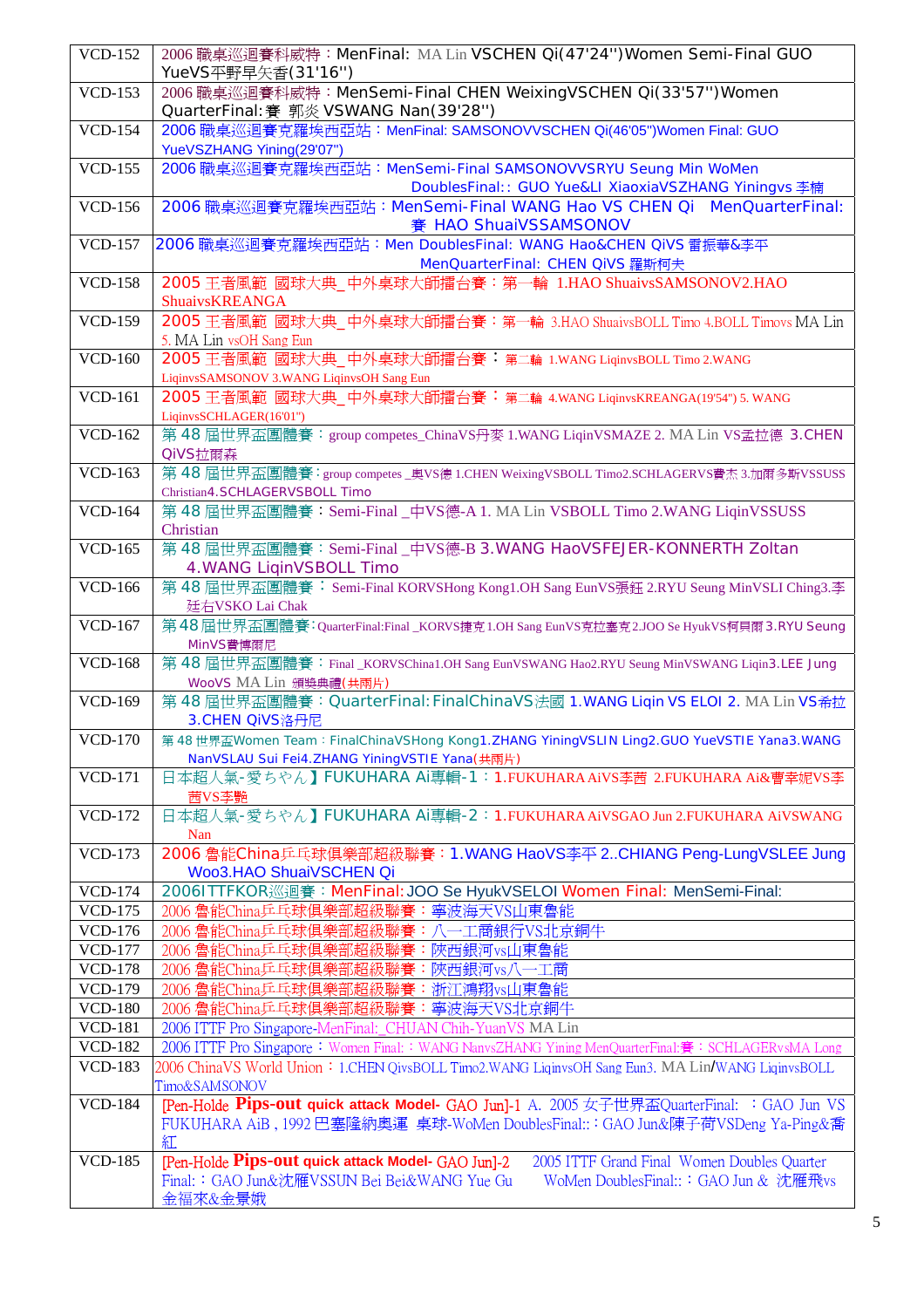| <b>VCD-186</b> | 2006China 乒乓球大獎賽 Semi-Final:WANG LiqinVSCHEN Qi MenQuarterFinal:WANG LiqinVSOH Sang<br>Eun                   |
|----------------|--------------------------------------------------------------------------------------------------------------|
| <b>VCD-187</b> | 2006China乒乓球大獎賽<br>Men DoublesFinal: WANG Liqin&HAO Shuaivs MA Lin/CHEN Qi WoMen DoublesFinal:::             |
|                | LI Xiaoxia&WANG NanvsGAO Jun&沈飛燕                                                                             |
| <b>VCD-188</b> | 2006China乒乓球大獎賽 Women Final: WANG Nanvs ZHANG Yining                                                         |
| <b>VCD-189</b> | 2006China 乒乓球大獎賽 MenFinal: WANG LiqinvsBOLL Timo 第一輪 科索維斯基 vsBOLL Timo                                       |
| <b>VCD-190</b> | 2006China 乒乓球大獎賽 MenSemi-Final BOLL TimoVSLI Ching Men 第2輪 Gao Ningvs CHEN Qi                                |
| <b>VCD-191</b> | 2006China 乒乓球大獎賽 Women 第1輪 LI XiaoxiaVSMOON Hyun Jung Men 第3輪 KO Lai Chak VS BOLL                            |
|                | Timo                                                                                                         |
| <b>VCD-192</b> | 2006China 乒乓球大獎賽 Women Semi-Final GUO YanVSWANG Nan Men 第3輪 HAO Shuai VS SMIRNOV                             |
| <b>VCD-193</b> | 2006 ITTF Pro Japan MenFinal: WANG Hao VSWANG Liqin Men DoublesFinal: MA Lin/WANG Hao                        |
|                | VS WANG Liqin/CHEN Qi                                                                                        |
| <b>VCD-194</b> | 2006 ITTF Pro Japan Women Final: WANG Yue Gu VS GUO Yan                                                      |
| <b>VCD-195</b> | 2006 ITTF 乒乓球女子世界盃 Final ZHANG Yining VS GUO Yan                                                             |
| <b>VCD-196</b> | 2006 ITTF 乒乓球女子世界盃3、4 LI Jia Wei VS TIE Yana SEMI GUO Yan VS TIE Yana                                        |
| <b>VCD-197</b> | 2006 ITTF 乒乓球女子世界盃Semi-FinalZHANG Yining VS LI Jia WeiQuarterFinal: FUKUHARA                                 |
|                | Ai VS TIE Yana                                                                                               |
| <b>VCD-198</b> | 2006 ITTF 乒乓球女子世界盃分組賽 1.LI Jia WeiVSTIE Yana2.ZHANG YiningVS帕夫洛維奇 3.ZHANG                                    |
|                | Yining VS GAO Jun                                                                                            |
| <b>VCD-199</b> | 2006 ITTF 乒乓球男子世界盃 Final MA Lin vs WANG Hao Semi-Final WANG Hao vs SAMSONOV                                  |
| <b>VCD-200</b> | 2006 ITTF 乒乓球男子世界盃 3、4 名Final WANG LiqinvsSAMSONOV<br><b>Semi-Final WANG</b>                                 |
|                | <b>Liginvs MA Lin</b>                                                                                        |
| <b>VCD-201</b> | 2006 ITTF 乒乓球男子世界盃 QuarterFinal:賽精彩剪輯 1.WANG Liqin VS CHUAN                                                  |
|                | Chih-Yuan2.SCHLAGERVSWANG Hao3. MA Lin VS格林卡 4.SAMSONOVVSCHEN Weixing                                        |
| <b>VCD-202</b> | 2006 ITTF Pro -German 1.MenFinal: BOLL TimoVSHOU Yingchao2.WoMen DoublesFinal:: LI Jia Wei&SUN Bei           |
|                | BeiVSFUKUHARA Ai&FUJINUMA Ai                                                                                 |
| <b>VCD-203</b> | 2006 ITTF Pro -German MenSemi-Final BOLL TimoVSGao Ning QuarterFinal: HOU YingchaoVSCHEN Weixing             |
| <b>VCD-204</b> | 2006 15th Asian Games - Table Tennis (Doha, QAT 29/Nov-07/Dec:)-1                                            |
|                | MIX Final MA Lin/WANG Nan VS LEE Jung Woo/LEE Eun Sil                                                        |
| <b>VCD-205</b> | 2006 15th Asian Games - Table Tennis (Doha, QAT 29/Nov-07/Dec:)-2                                            |
|                | MenFinal: WANG HaoVS MA Lin                                                                                  |
|                | MenSemi-Final WANG Hao VS RYU Seung Min                                                                      |
| <b>VCD-206</b> | 2006 15th Asian Games - Table Tennis (Doha, QAT 29/Nov-07/Dec:)-3                                            |
|                | Men DoublesSemi-Final CHIANG Peng-Lung/CHUAN Chih-Yuan VS MA Lin/CHEN Qi                                     |
|                | MenSemi-Final: MA Lin VS LI Ching                                                                            |
| <b>VCD-207</b> | 2006 15th Asian Games - Table Tennis (Doha, QAT 29/Nov-07/Dec:)-4                                            |
|                | Men DoublesFinal: LI Ching/KO Lai Chak VS MA Lin/CHEN Qi                                                     |
|                | Men DoublesSemi-Final: LI Ching/KO Lai Chak VS WANG Hao/MA Long                                              |
| <b>VCD-208</b> | 2006 15th Asian Games - Table Tennis (Doha, QAT 29/Nov-07/Dec:)-5                                            |
|                | Women Final: TIE Yana VS GUO Yue                                                                             |
| <b>VCD-209</b> | Women Semi-Final: WANG Nan VS TIE Yana                                                                       |
|                | 2006 15th Asian Games - Table Tennis (Doha, QAT 29/Nov-07/Dec:)-6<br>Women Semi-Final: LI Jia Wei VS GUO Yue |
|                | WoMen DoublesFinal: GUO Yue/LI Xiaoxia VS TIE Yana/ZHANG Rui                                                 |
| <b>VCD-210</b> | 2007 I.T.T.F. CROATIAN Open, Zagreb, HRV -1                                                                  |
|                | Men Final: SAMSONOV VS HAO Shuai                                                                             |
|                | Men Semi-Final MA Long VS SAMSONOV                                                                           |
| <b>VCD-211</b> | 2007 I.T.T.F. CROATIAN Open, Zagreb, HRV -2                                                                  |
|                | Men Semi-Final: SMIRNOV Alexei VS HAO Shuai                                                                  |
|                | Men Doubles Final: LEE Jung Woo/CHO Eon Rae VS WANG Hao/MA Lin                                               |
| <b>VCD-212</b> | 2007 I.T.T.F. CROATIAN Open, Zagreb, HRV -3:                                                                 |
|                | Women Final: GUO Yue VS WANG Nan                                                                             |
|                | Women Semi-Final GUO Yue VS GAO Jun                                                                          |
| <b>VCD-213</b> | 2007 I.T.T.F. CROATIAN Open, Zagreb, HRV- 4:                                                                 |
|                | Women Semi-Final: GUO Yan VS WANG Nan                                                                        |
|                | Women QuarterFinal: GANINA SvetlanaVS WANG Nan                                                               |
| <b>VCD-214</b> | 2006 國球大典乒乓球世界盃總冠軍賽: Women Final: WANG Nan VS ZHANG Yining Women Semi-Final                                  |
|                | WANG Nan VS GUO Yan                                                                                          |
| <b>VCD-215</b> | 2006國球大典乒乓球世界盃總冠軍賽: MenFinal: MA Lin VS WANG Ligin MenSemi-Final SAMSONOV VS                                 |
|                | MA Lin                                                                                                       |
| <b>VCD-216</b> | 2006 國際女子乒乓球對抗賽:1.ZHANG Yining VS FUKUHARA Ai 2.GUO Yue VS 斯蒂芬 3.FUKUHARA                                    |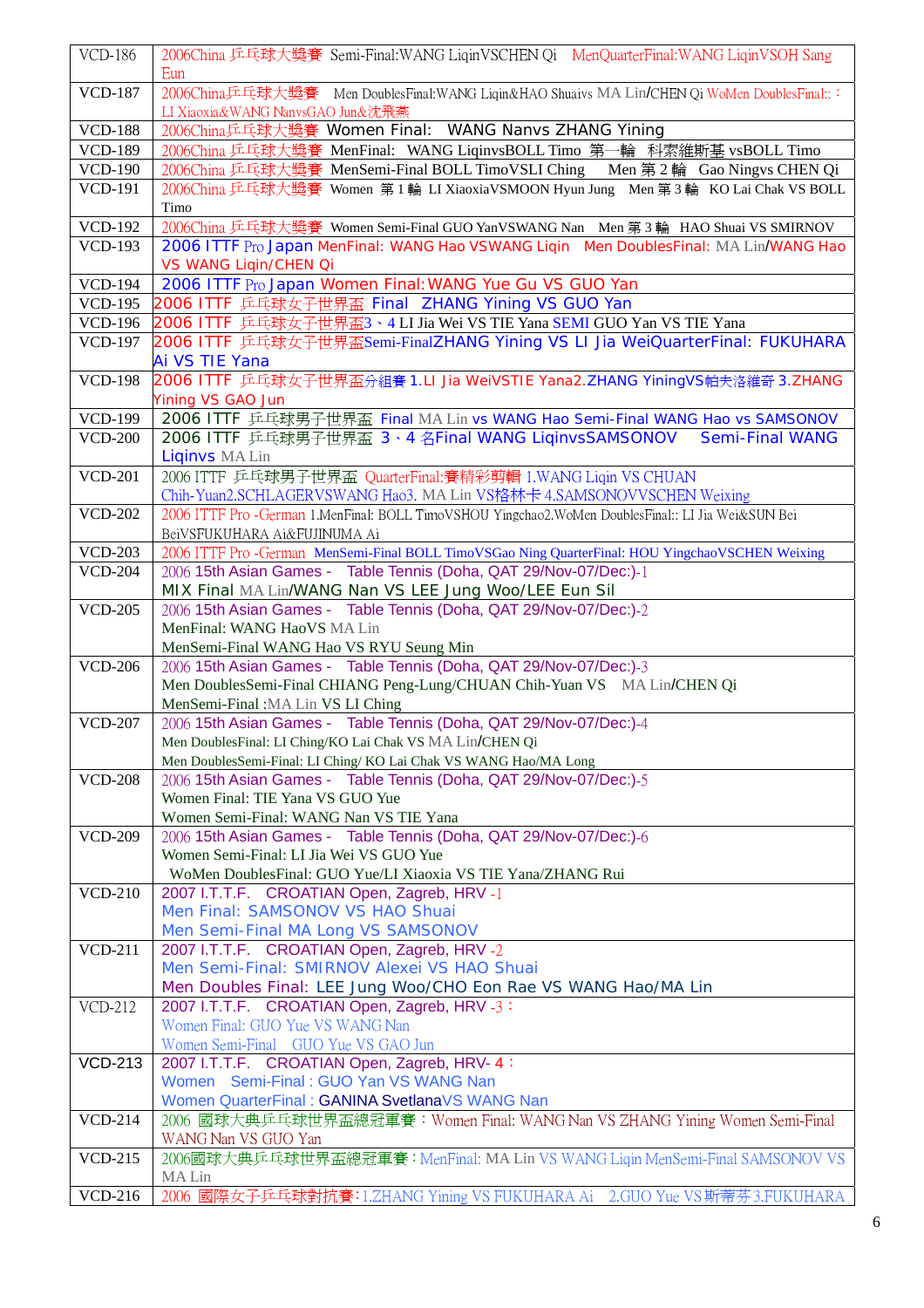|                | Ai/劉佳 vs WANG Nan/ZHANG Yining                                                                                 |
|----------------|----------------------------------------------------------------------------------------------------------------|
| <b>VCD-217</b> | 2006 I.T.T.F. Volkswagen Pro Tour Grand Finals, Hong-Kong                                                      |
|                |                                                                                                                |
|                | Final: MenFinal: WANG Hao VS OH Sang Eun                                                                       |
|                | Men DoublesFinal: HAO Shuai&MA Long VS CHEN Qi/MA Lin                                                          |
| <b>VCD-218</b> | 2006 I.T.T.F. Volkswagen Pro Tour Grand Finals, Hong-Kong                                                      |
|                | Women Final: ZHANG Yining VS LI Xiaoxia                                                                        |
|                | WoMen DoublesFinal:: ZHANG Yining/WANG Nan VS GAO Jun/ SHEN Yanfei                                             |
| <b>VCD-219</b> | 2007 I.T.T.F. Pro Tour LIEBHERR Qatar Open (Doha, QAT)-1: Women Final: WANG Nan VS LI Xiaoxia Men              |
|                | QuarterFinal: WANG Hao VS CHEN Qi                                                                              |
| <b>VCD-220</b> | 2007 I.T.T.F. Pro Tour LIEBHERR Qatar Open (Doha, QAT)-2: Women Semi-Final WANG Nan VS GUO Yan                 |
|                | Men QuarterFinal: MA Lin VS MA Long                                                                            |
| <b>VCD-221</b> | 2007 I.T.T.F. Pro Tour LIEBHERR Qatar Open (Doha, QAT)-3: MenFinal: WANG Ligin VS MA Lin Men                   |
|                | QuarterFinal: BOLL Timo VS OH Sang Eun                                                                         |
| <b>VCD-222</b> | 2007 I.T.T.F. Pro Tour LIEBHERR Qatar Open (Doha, QAT)-4 : Men Semi-Final: 1.WANG Liqin vs CHEN Qi 2.BOLL Timo |
|                | vs MA Lin Women Semi-Final: NIU Jianfeng vs LI Xiaoxia                                                         |
| $VCD-223$      | LIEBHERR 2007 WORLD TABLE TENNIS CHAMPIONSHIPS-1 1.Men's Singles Final WANG Liqin VS MA Lin                    |
|                |                                                                                                                |
|                | 2. Women's Singles Semi-Final GUO Yue CHN VS ZHANG Yining CHN                                                  |
| <b>VCD-224</b> | LIEBHERR 2007 WORLD TABLE TENNIS CHAMPIONSHIPS-2 1. Men's Singles - Semi Final WANG Liqin CHN VS RYU           |
|                | Seung Min KOR 2. Men's Double Semi-Final CHANG Yen-Shu / CHIANG Peng-Lung VS WANG Hao /WANG Liqin              |
| <b>VCD-225</b> | LIEBHERR 2007 WORLD TABLE TENNIS CHAMPIONSHIPS-3 1.Men's Singles Semi-Final WANG Hao VS MA Lin                 |
|                | 2.Men's Singles - Round of 64 OVTCHAROV Dimitrij GER VS MA Lin                                                 |
| <b>VCD-226</b> | LIEBHERR 2007 WORLD TABLE TENNIS CHAMPIONSHIPS-4 1. Men's Singles - Quarter Final WANG Liqin CHN VS            |
|                | HAO Shuai CHN 2. Men's Doubles - Final WANG Hao / WANG Liqin VS CHEN Qi CHN / MA Lin CHN                       |
| <b>VCD-227</b> | LIEBHERR 2007 WORLD TABLE TENNIS CHAMPIONSHIPS-5 Women's Singles Final GUO Yue CHN VS LI                       |
|                | Xiaoxia CHN<br>Women's Singles Quarter Final KIM Kyung Ah KOR VS ZHANG Yining CHN                              |
| <b>VCD-228</b> | LIEBHERR 2007 WORLD TABLE TENNIS CHAMPIONSHIPS-6 Women's Singles Semi Final GUO Yan CHN VS LI                  |
|                | Xiaoxia CHN<br>Women's Singles Quarter Final GUO Yue CHN VS PENG Luyang CHN                                    |
| <b>VCD-229</b> | LIEBHERR 2007 WORLD TABLE TENNIS CHAMPIONSHIPS-7 1.Men's Singles - Quarter Final RYU Seung Min KOR             |
|                | VS BOLL Timo GER 2.Men's Double Semi Final CHEN Qi / MA Lin VS KO Lai Chak HKG / LI Ching HKG                  |
| <b>VCD-230</b> | LIEBHERR 2007 WORLD TABLE TENNIS CHAMPIONSHIPS-8 Men's Singles - Quarter Final MA Lin CHN VS                   |
|                | SAMSONOV Vladimir BLR Men's SinglMen's Singles - Round of 32 WANG Hao CHN VS STEGER Bastian GER                |
| <b>VCD-231</b> | 2007 I.T.T.F. Korea Open-men's Singles FINAL OH Sang Eun VS PRIMORAC Zoran                                     |
|                | Women's Singles FINAL LIN Ling HKG VS JIANG Huajun HKG                                                         |
| <b>VCD-232</b> | 2007 I.T.T.F. China Open-1: 1. Women's Singles FINAL GUO Yue CHN VS GUO Yan CHN                                |
|                | 2. Men's Doubles CHIANG Hung-Chieh TPE / HUANG Sheng-Sheng TPE VS OH Sang Eun KOR /                            |
|                | RYU Seung Min 3.Men's Doubles CHANG Yen-Shu TPE / CHIANG Peng-Lung TPE VS MA Lin                               |
|                | <b>CHN / WANG Ligin CHN</b>                                                                                    |
| <b>VCD-233</b> | 2007 I.T.T.F. China Open-1: 1.Men's Singles FINAL WANG Hao CHN VS MA Lin CHN                                   |
|                | 2. Men's Singles Semi FINAL WANG Hao CHN VS WANG Liqin CHN 3. Men's                                            |
|                | Singles Semi FINAL MA Lin CHN VS HAO Shuai CHN                                                                 |
| <b>VCD-234</b> | 2007 Volkswagen Open - Japan-1: 1. Men's Singles FINAL WANG Hao CHN VS MA Long                                 |
|                | 2. Women's Singles - Final WANG Nan CHN VS GUO Yan CHN<br><b>CHN</b>                                           |
| <b>VCD-235</b> | 2007 Volkswagen Open - Japan-2: 1. Men's Singles - Semi Final WANG Hao CHN VS WANG                             |
|                | Ligin CHN 2. Men's Singles - Semi Final MA Long CHN VS OH Sang Eun KOR                                         |
| <b>VCD-236</b> | 2007 CHINESE TAIPEI Open, Taipei: 1.Men's Singles FINAL BOLL Timo GER VS SAMSONOV                              |
|                | Vladimir BLR 2.Men's Singles - Round of 64 : CHUAN Chih-Yuan TPE VS OYA Hidetoshi JPN                          |
|                | 3.Men's Singles - Round of 64: CHIANG Peng-Lung TPE VS KIM Jung Hoon                                           |
| <b>VCD-237</b> | 2007 LIEBHERR Men's World Cup-1: 1.Men's Semi FINAL-RYU Seung Min KOR VS WANG Liqin                            |
|                | <b>CHN</b><br>2. Men's Semi FINAL-BOLL Timo GER VS WANG Hao CHN                                                |
|                |                                                                                                                |
|                | 3. Men's Singles - Quarter Final<br>BOLL Timo GER VS SAMSONOV BLR                                              |
| <b>VCD-238</b> | 2007 LIEBHERR Men's World Cup-2: 1. Men's FINAL-RYU Seung Min KOR VS WANG Hao                                  |
|                | 2. Men's Singles - Quarter Final-RYU Seung Min KOR VS MA Lin CHN                                               |
| <b>VCD-239</b> | 2007 LIEBHERR Men's World Cup-3: 1. Men's Semi FINAL-BOLL Timo GER VS WANG Ligin CHN                           |
|                | 2. Men's Singles-Quarter Final WANG Liqin CHN VS SCHLAGER Werner AUT 3. Men's Singles -                        |
|                | Quarter Final WANG Hao CHN VS GAO-Ning SIN                                                                     |
|                |                                                                                                                |

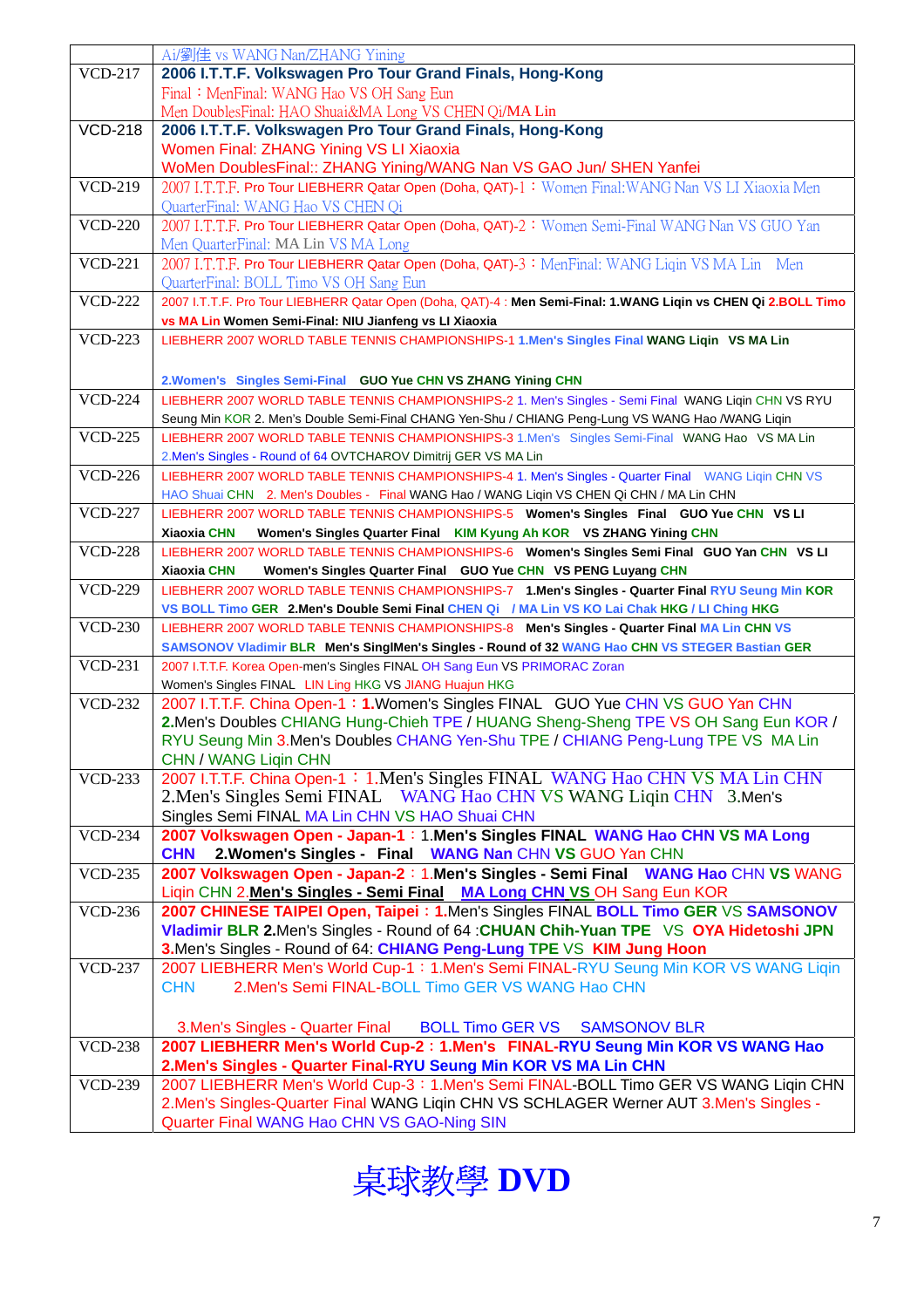## ※ **DVD** 片採用 **SONY\_A** 級 **DVD (-R)**燒錄光碟,電腦 **DVD ROM** 無挑片之情形。

※ 一般低價位或台製之 DVD 光碟機挑片情形較少,若有挑片之情形請攜回原片改用他牌 DVD 片重製更換,不 便之處請見諒。

|               | 使乙處請見諒。                                                                                                                                               |
|---------------|-------------------------------------------------------------------------------------------------------------------------------------------------------|
| DVD-2         | 2004China 乒乓球超級明星爭霸賽                                                                                                                                  |
|               | 超級明星隊:WANG Liqin、MA Lin、CHEN Qi、郭炎、ZHANG Yining、WANG Nan                                                                                              |
|               | 超級精英隊:KONG Linghui、WANG Hao、HAO Shuai、GUO Yue、NIU Jianfeng、LI Xiaoxia                                                                                 |
| DVD-3         | 2004 波司登.三弘-世界盃Men小組-MA Lin VSCHUAN Chih-Yuan、SAMSONOVVSKREANGA、SAMSONOVVSHuang                                                                       |
|               | Wenguan Johnny                                                                                                                                        |
| DVD-4         | 2004 波司登.三弘-世界盃 Men group competes-JOO Se HyukVSCHIANG Peng-Lung、CHIANG Peng-LungVSWANG                                                               |
|               | Liqin · CHIANG Peng-LungVSBOLL Timo                                                                                                                   |
| $DVD-5$       | 2004 波司登.三弘-世界盃 Men group competes-WANG LiqinVSBOLL Timo、CHUAN Chih-YuanVSJOO Se Hyuk                                                                 |
| $DVD-6$       | 2004 波司登.三弘-世界盃 Men group competes-WANG Haovs 格林卡、WANG HaovsSAMSONOV 索諾夫                                                                              |
| DVD-7         | 2004 波司登.三弘-世界盃Men group competes-SCHLAGERvsRYU Seung Min、MA Lin vsJOO Se Hyuk、金景娥                                                                    |
|               | vsZHANG Yining                                                                                                                                        |
| DVD-8         | 2004 波司登.三弘-世界盃 Women group competes-帕夫洛維奇 vsLI Jia Wei、WANG Nanvs 吳雪                                                                                 |
| DVD-9         | 2004 職業巡迴賽總Final Men Final戰-WANG Liqinvs MA Lin 、MenSemi-Final:-MA Lin vsBOLL Timo                                                                    |
| <b>DVD-10</b> | 2004 職業巡迴賽總Final Men Semi-Final::-WANG LiginvsWANG HaoMen DoublesFinal:-WANG Hao&KONG                                                                 |
|               | LinghuiVS MA Lin/CHEN Qi 、                                                                                                                            |
|               | Women Doubles Final-ZHANG Yining/WANG Nan vs GUO Yue/NIU Jianfeng                                                                                     |
| <b>DVD-11</b> | 2004 雅典奧運-MenFinal:-WANG HaoVSRYU Seung Min、Women Final: ZHANG Yining vs Jin xiangMei                                                                 |
| <b>DVD-12</b> | 2004 雅典奧運-Men3/4-WANG LiginVSWALDNER、Men QuarterFinal:-WANG Hao VS CHUAN Chih-Yuan                                                                    |
| <b>DVD-13</b> | 2006 LIEBHERR World Team Table Tennis Championships (Bremen, GER)                                                                                     |
|               | Semi-Final: China VS German                                                                                                                           |
|               | 1. MA Lin VS BOLL Timo 2.WANG Liqin VS SUSS Christian 3.WANG Hao VS FEJER-KONNERTH Zoltan 4.WANG Liqin VS                                             |
|               | <b>BOLL Timo</b>                                                                                                                                      |
| <b>DVD-14</b> | 2006 LIEBHERR World Team Table Tennis Championships (Bremen, GER)                                                                                     |
|               | <b>Final KOR VS China</b>                                                                                                                             |
| <b>DVD-15</b> | 1.OH Sang Eun VS WANG Hao 2.RYU Seung Min VS WANG Liqin 3.LEE Jung Woo VS MA Lin<br>2006 LIEBHERR World Team Table Tennis Championships (Bremen, GER) |
|               | Women Team Final: China VS Hong Kong                                                                                                                  |
|               | 1.ZHANG Yining VS LIN Ling 2.GUO Yue VS TIE Yana 3.WANG Nan VS LAU Sui Fei 4.ZHANG                                                                    |
|               | Yining VS TIE Yana                                                                                                                                    |
| <b>DVD-16</b> | 日本超人氣-愛ちやん FUKUHARA Ai 專輯-1: 1.FUKUHARA Ai VS 李茜 2.FUKUHARA Ai&曹幸妮 VS 李茜&李艷                                                                           |
|               | 3.FUKUHARA AiVSWANG Nan                                                                                                                               |
| <b>DVD-17</b> | 日本超人氣-愛ちやん FUKUHARA Ai 專輯-2:1.FUKUHARA AiVSGAO Jun2.郭炎 VSFUKUHARA Ai3.FUKUHARA                                                                        |
|               | AiVSTIE Yana                                                                                                                                          |
| <b>DVD-18</b> | 2006 ITTF KOR 巡迴賽: MenFinal:JOO Se HyukVSELOI Women Final: MenSemi-Final: WoMen DoublesFinal::                                                        |
| <b>DVD-19</b> | 2006 魯能China乒超聯賽:聯賽集錦-11.LEE Jung Woovs陳劍 2.WANG HaovsKONG Linghui3.WANG LiqinvsMA Long4. MA                                                          |
|               | Lin vsLEE Jung Woo                                                                                                                                    |
| <b>DVD-20</b> | 2006 魯能China乒超聯賽:聯賽集錦-21.WANG Ligin vs Yan Sen2.HAO Shuai vs WANG Hao3. MA Lin vs WANG Ligin4.HAO                                                     |
|               | Shuai vs LI Ching                                                                                                                                     |
| <b>DVD-21</b> | 2006 魯能 China 乒超聯賽: 聯賽集錦-31.李平 vsWANG Hao2.BOLL TimovsLEE Jung Woo3.KONG LinghuivsMA                                                                  |
|               | Long4.SAMSONOVvsHOU Yingchao                                                                                                                          |
| <b>DVD-22</b> | 2006ITTF新加坡巡迴賽:1.MenFinal:: MA Lin vs CHUAN Chih-Yuan2.Women Final:: WANG Nan vs ZHANG Yining                                                         |
|               | 3. Women QuarterFinal:賽: WANG Nan vs LI Jia Wei4. MenQuarterFinal:賽: SCHLAGER vs MA                                                                   |
| <b>DVD-23</b> | Long<br>2006 China VS Combination of world                                                                                                            |
|               | 1. CHEN Qi vs BOLL Timo 2. WANG Liqin vs OH Sang Eun                                                                                                  |
|               | 3.MA Lin/WANG Liqin vs BOLL Timo/SAMSONOV                                                                                                             |
| <b>DVD-24</b> | 2006 China 乒乓球大獎賽 MenFinal: WANG LiqinvsBOLL Timo<br>Women Final: WANG Nanys ZHANG Yining                                                             |
| <b>DVD-25</b> | 2006China乒乓球大獎賽 Men DoublesFinal: WANG Liqin&HAO Shuaivs MA Lin/CHEN Qi MenSemi-Final WANG                                                            |
|               | LiqinvsCHEN Qi                                                                                                                                        |
|               | WoMen DoublesFinal:: LI Xiaoxia&WANG NanvsGAO Jun&沈飛燕<br>Men 第1輪 科索維斯基 vsBOLL                                                                         |
|               | Timo                                                                                                                                                  |
| <b>DVD-26</b> | 2006ITTF日本巡迴賽: MenFinal: WANG HaoVSWANG Ligin Men DoublesFinal: MA Lin/WANG HaoVSWANG                                                                 |
|               | Liqin&CHEN Qi                                                                                                                                         |
|               | Women Final: GUO YanVSWANG Yue Gu MenSemi-Final WANG HaoVSBOLL Timo                                                                                   |
| <b>DVD-27</b> | 2006ITTF 乒乓球女子世界盃: Final ZHANG YinlngVSGUO Yan 3、4名 Final LI Jia WeiVSTIE Yana                                                                        |
|               | SemiFinal 賽 ZHANG YinlngVSLI Jia Wei                                                                                                                  |
| <b>DVD-28</b> | 2006ITTF乒乓球男子世界盃: Final MA Lin VSWANG Hao 3、4 名Final WANG LiginVSSAMSONOV                                                                             |
|               | Semi-Final WANG LiqinVS MA Lin                                                                                                                        |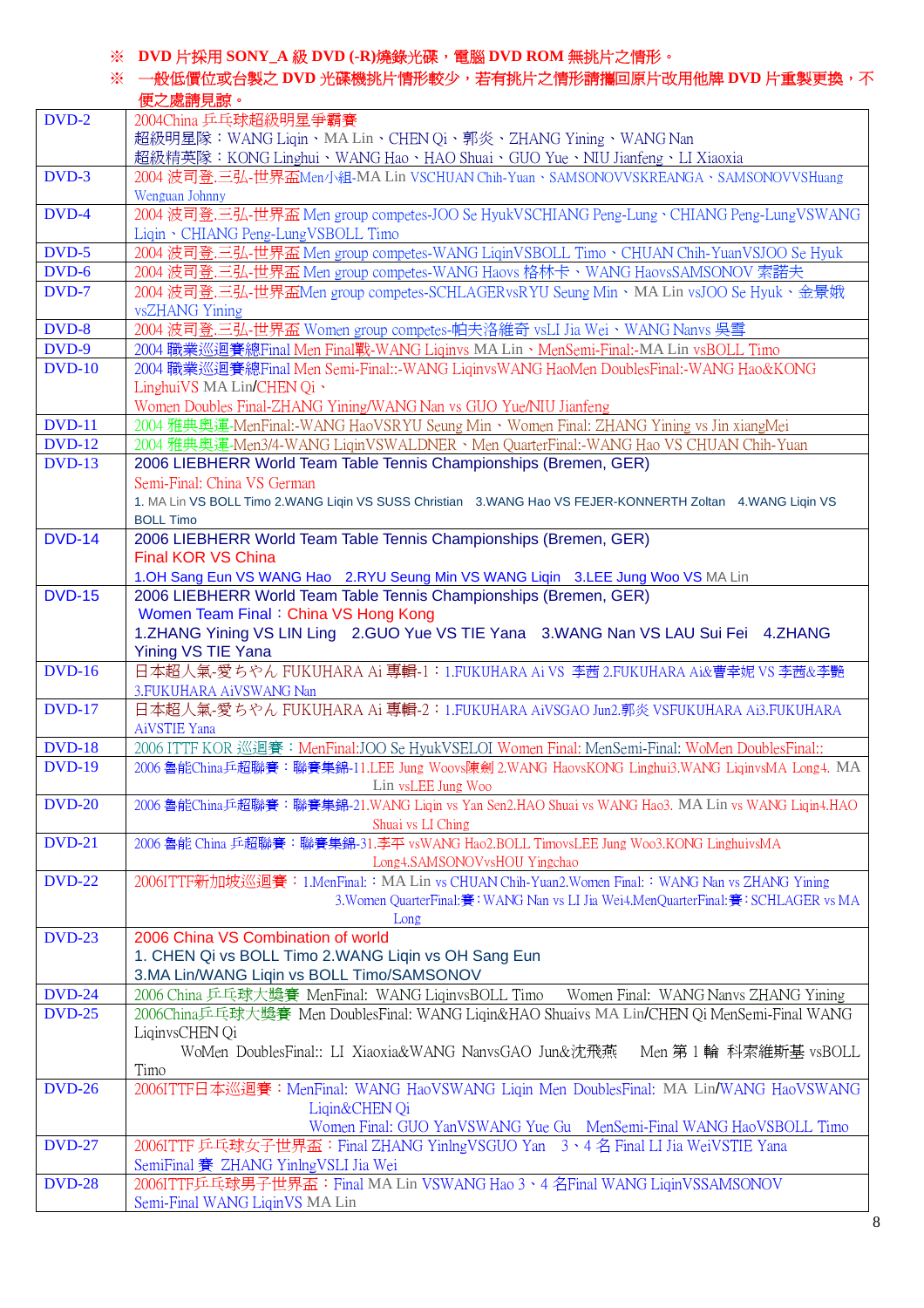| <b>DVD-29</b> | 2006ITTF 乒乓球男子世界盃: Semi-Final WANG HaovsSAMSONOV                                                            |
|---------------|-------------------------------------------------------------------------------------------------------------|
|               | QuarterFinal: WANG LiqinvsCHUAN Chih-Yuan(精彩 21'25")                                                        |
|               | QuarterFinal: SCHLAGERvsWANG Hao(精彩 19'04")                                                                 |
|               | QuarterFinal: MA Lin vs格林卡(精彩 12'38")                                                                       |
|               | QuarterFinal: SAMSONOVvsCHEN Weixing(精彩 20'03")                                                             |
| <b>DVD-30</b> | 2006 I.T.T.F. 巡迴賽 German 站: 1.MenFinal: BOLL Timo VS HOU Yingchao 2.Men Semi-Final:: BOLL Timo VS           |
|               | Gao Ning 3.QuarterFinal: HOU Yingchao VS CHEN Weixing 4.WoMen DoublesFinal:: LI Jia Wei/SUN Bei Bei         |
|               | VS FUKUHARA Ai/FUJINUMA Ai                                                                                  |
| <b>DVD-31</b> | 2006 15th Asian Games - Table Tennis Men team (Doha, QAT 29/Nov-07/Dec:)                                    |
|               | Final China VS KOR                                                                                          |
|               | 1. WANG Hao VS RYU Seung Min                                                                                |
|               | <b>2.MA Lin VS OH Sang Eun</b>                                                                              |
|               | 3. CHEN Qi VS JOO Se Hyuk                                                                                   |
| <b>DVD-32</b> | 2006 15th Asian Games - Table Tennis Women team (Doha, QAT 29/Nov-07/Dec:)                                  |
|               | Final China VS Singapore                                                                                    |
|               | 1. WANG Nan VS SUN Bei Bei                                                                                  |
|               | 2. GUO Yan VS LI Jia Wei                                                                                    |
|               | 3. GUO Yue VS Chen PeiFen                                                                                   |
| <b>DVD-33</b> | 2006 15th Asian Games - Table Tennis (Doha, QAT 29/Nov-07/Dec:) -1                                          |
|               | 1. Men Final WANG Hao VS MA Lin                                                                             |
|               | 2. Men SemiFinal MA Lin VS LI Ching                                                                         |
|               | 3. Mix Doubles Final MA Lin/WANG Nan VS LEE Jung Woo/LEE Eun Sil                                            |
| $DVD-34$      | 2006 15th Asian Games - Table Tennis (Doha, QAT 29/Nov-07/Dec:) -2                                          |
|               | 1. Men SemiFinal WANG Hao VS RYU Seung Min                                                                  |
|               | 2. Men D-SemiFinal CHIANG Peng-Lung/CHUAN Chih-Yuan VS MA Lin/CHEN Qi                                       |
|               | 3. Men D-SemiFinal LI Ching/KO Lai Chak VS WANG Hao/MA Long                                                 |
|               | 4. Men D-Final LI Ching/KO Lai Chak VS MA Lin/CHEN Qi                                                       |
| <b>DVD-35</b> | 2006 15th Asian Games - Table Tennis (Doha, QAT 29/Nov-07/Dec:) -3                                          |
|               | 1. Women Final: TIE Yana VS GUO Yue                                                                         |
|               | 2. Women SemiFinal LI Jia Wei VS GUO Yue                                                                    |
|               | 3. Women Doubles Final GUO Yue/LI Xiaoxia VS TIE Yana/ZHANG Rui                                             |
| <b>DVD-36</b> | 2007 I.T.T.F. Pro Tour Croatian Open-1                                                                      |
|               |                                                                                                             |
|               | Man Final SAMSONOV Vladimir VS HAO Shuai                                                                    |
|               | Man Semi Final MA Long VS SAMSONOV Vladimir                                                                 |
|               | Man Semi Final HAO Shuai VS SHMYRYEV Maksim                                                                 |
|               | Man double Final Eon Rae Cho&Jung Woo Lee VS WANG Hao&MA Lin                                                |
| <b>DVD-37</b> | <b>I.T.T.F. Pro Tour Croatian Open-2 :</b>                                                                  |
|               | <b>Women Final GUO Yue VS WANG Nan</b>                                                                      |
|               | <b>Women Semi Final GUO Yue VS GAO Jun</b>                                                                  |
|               | <b>Women Semi Final WANG NanVS GUO Yan</b>                                                                  |
|               | <b>Women 1/4 Final WANG NanVS GANINA Svetlana</b>                                                           |
|               | Women double Final LI Xiaoxia & CHEN Qing VS PAVLOVICH Veronika & FADEEVA Oksana                            |
| <b>DVD-38</b> | 2006 I.T.T.F. Pro Grand Final : 男單決賽 王皓 VS 吳尚垠 男雙決賽 郝帥&馬龍 VS 陳杞&馬林                                          |
|               | 女單決賽 張怡寧 VS 李曉霞 女雙決賽 張怡寧&王楠 VS 高軍&沈燕                                                                        |
| <b>DVD-39</b> | 2006 國球大典乒乓球世界盃總冠軍賽:男單決賽 馬林 VS 王勵勤男單半決賽 薩姆索若夫 VS 馬林女單決賽                                                     |
| <b>DVD-40</b> | 王楠 VS 張怡寧 女單半決賽 王楠 VS 郭焱                                                                                    |
|               | 2006 國際女子乒乓球對抗賽:2006/12/23 第一局 張怡寧 VS 福原愛 第二局 郭躍 VS 斯蒂芬<br>第三局 福原愛&劉佳 vs 王楠&張怡寧                             |
| DVD-41        | 2007 I.T.T.F. 巡迴賽-卡達站:1.男單決賽 王勵勤 VS 馬林 2.女單決賽 王楠 VS 李曉霞 3.男單 8 強 王皓                                         |
|               | VS 陳杞 4.男單 8 強 波爾 VS 吳尙垠                                                                                    |
| <b>DVD-42</b> | 2007 I.T.T.F. 巡迴賽-卡達站-1:1.男單半決賽 王勵勤 VS 陳杞 2.男單半決賽 馬林 VS 波爾                                                  |
|               | 3.女單半決賽 牛劍峰 VS 李曉霞 4.女單半決賽 王楠 VS 郭焱 5 男單 8 強賽 馬林 VS 馬龍                                                      |
| $DVD-43$      | 2007 第 49 屆世界乒乓球錦標賽-1: 1.男單決賽 王勵勤 VS 馬林 2.男雙半決賽 蔣澎龍/張雁書 VS 王皓/                                              |
|               | 王勵勤部份第6局 3.男單半決賽 王皓 VS 馬林                                                                                   |
| DVD-44        | 2007 第 49 屆世界乒乓球錦標賽-2: 1.男雙決賽 王勵勤/王皓 VS 馬林/陳杞                                                               |
|               | 2.男單半決賽 王勵勤 VS 柳承敏                                                                                          |
| <b>DVD-45</b> | 2007 第 49 屆世界乒乓球錦標賽-3: 1.男單 8 強 馬林 VS 薩姆索若夫 2.男單 8 強 柳承敏 VS 波爾                                              |
|               | 3.男單第2輪 王浩 VS 斯特格                                                                                           |
| <b>DVD-46</b> | 2007 第 49 屆世界乒乓球錦標賽-4: 1.男單 8 強 王勵勤 VS 郝帥                                                                   |
| <b>DVD-47</b> | 2.男雙半決賽 陳杞/馬林 VS 李靜/高禮澤 3.男單第 2 輪 馬林 VS 奧洽洛夫<br> 2007 第 49 屆世界乒乓球錦標賽-5: 1. 女單決賽 郭躍 VS 李曉霞 2.女單半決賽 郭焱 VS 李曉霞 |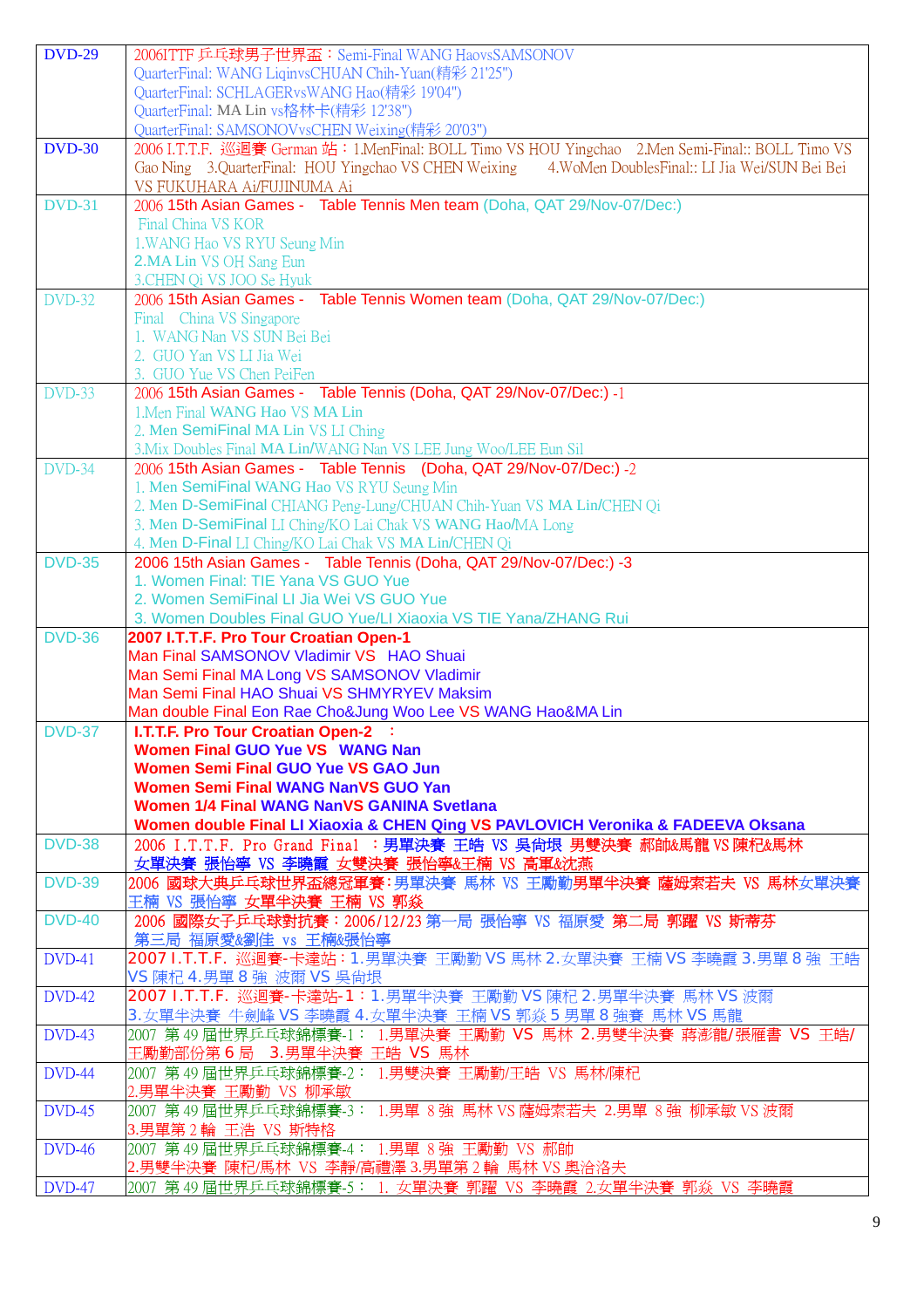|               | 3.女單半決賽 郭躍 VS 張怡寧                                                                                                                                                                                                               |
|---------------|---------------------------------------------------------------------------------------------------------------------------------------------------------------------------------------------------------------------------------|
| <b>DVD-48</b> | 2007 I.T.T.F. 韓國公開賽 1.男單決賽吳尙垠 VS普里摩拉斯 2.女單決賽 姜華君 VS 林菱                                                                                                                                                                          |
| <b>DVD-49</b> | 2007 I.T.T.F. 中國公開賽 1.男單決賽馬林 VS王皓 2.女單決賽郭焱 VS 郭躍 3.男雙 蔣澎龍/張雁書 VS 馬林/<br>王勵勤 4.男雙 黃聖盛/江宏杰 VS 柳承敏/吳尙垠                                                                                                                             |
| <b>DVD-50</b> | 2007 I.T.T.F. 日本公開賽男單決賽馬龍 VS王皓男單半決賽王皓 VS 王勵勤男單半決賽馬龍 V 吳尚垠                                                                                                                                                                       |
| <b>DVD-52</b> | 2007 ITTF 桌球男子世界盃-1 決賽 王皓 VS 柳承敏 3,4 名賽 波爾 VS 王勵勤<br>8 強賽 王勵勤 VS 席拉格 8 強賽 王皓 VS 高寧                                                                                                                                              |
| <b>DVD-53</b> | 2007 ITTF 桌球男子世界盃-2 半決賽王皓 VS 波爾半決賽柳承敏 VS 王勵勤 8 強賽柳承敏 VS 馬林                                                                                                                                                                      |
| <b>DVD-54</b> | 2007 亞洲盃錦標賽男團決賽-中國 VS 日本 第一局 王皓 VS 吉田海偉第一局 馬龍 VS 水谷隼<br>第一局 陳杞 VS 松平健太                                                                                                                                                          |
| <b>DVD-55</b> | 2007 中國全國乒乓球錦標賽 男單決賽 王皓 VS 馬龍男單半決賽 王勵勤 VS 王皓男雙決賽 王勵勤/馬林<br>VS 王皓馬龍女單決賽 李曉霞 VS 劉詩雯                                                                                                                                               |
| <b>DVD-56</b> | 2007 職業巡迴賽總決賽-1 男單 1/4 決賽 王勵勤 VS 陳杞男單 1/4 決賽 馬林 VS 波爾男單半決賽 馬林<br>VS 馬龍                                                                                                                                                          |
| <b>DVD-57</b> | 2007 職業巡迴賽總決賽-2 男單決賽 馬林 VS 王皓男單 1/8 決賽-薩姆索若夫 VS 李靜男雙決賽 馬林/王皓 vs 王<br>勵勤/陳杞                                                                                                                                                      |
| <b>DVD-58</b> | 2007 職業巡迴賽總決賽-3 男單 1/4 決賽 王皓 vs 薩姆索若夫男單 1/4 決賽-馬龍 VS 楊子女雙決賽 李曉霞/郭躍<br>VS 朴美英/金璟娥                                                                                                                                                |
| <b>DVD-59</b> | 2007 職業巡迴賽總決賽-4 男單 1/8 決賽 王皓 vs 柳承敏女單決賽 郭躍 VS 李曉霞男單半決賽 王皓 vs<br>王勵勤                                                                                                                                                             |
| <b>DVD-60</b> | 2007 北京國際乒乓球女子對抗賽-中國 VS 世界聯隊第一局 李曉霞 VS 杜迪安第貳局 王楠 VS 朴美英第三<br>局 陳虹羽 VS 劉佳第四局 郭躍 VS 帖雅娜                                                                                                                                           |
| <b>DVD-61</b> | 2008 ITTF 職業巡迴賽-斯洛維尼亞站-1 男單半決賽 李靜 VS 蒙代羅男單半決賽 薩姆索若夫 VS 奧恰洛夫<br>女單半決賽 李佼 VS 柯娣新娜                                                                                                                                                 |
| <b>DVD-62</b> | 2008 ITTF 職業巡迴賽-斯洛維尼亞站-2 男單決賽 薩姆索若夫 VS 李靜男雙決賽 蔣澎龍/張雁書 VS 馬<br>祖諾夫/斯米爾諾夫女單決賽 李佼 VS 帕夫洛維奇                                                                                                                                         |
| <b>DVD-63</b> | 2008 49th World Team Table Tennis Championships-TPE TPE VS SWEDEN 3# CHANG Yen-Shu TPE VS                                                                                                                                       |
|               | LUNDQUIST Jens SWE 4# CHUAN Chih-Yuan TPE VS PERSSON Jorgen SWE 5#CHIANG Peng-Lung<br>TPE VS SVENSSON Robert SWE 2/24 TPE VS HUNGARY 4# CHUAN Chih-Yuan TPE VS JAKAB<br><b>JÁNOS HUN</b>                                        |
| <b>DVD-64</b> | 2008 49th World Team Table Tennis Championships-1/4 Final TPE VS Japan 1# CHIANG Peng-Lung TPE                                                                                                                                  |
|               | VS MIZUTANI Jun JAPAN 2# CHUAN Chih-Yuan TPE VS YOSHIDA Kaii JAPAN 3# WU Chih-Chi TPE VS<br><b>KAN Yo JAPAN</b>                                                                                                                 |
| <b>DVD-65</b> | 2008 49th World Team Table Tennis Championships- Semi Final TPE VS Japan 1# RYU SEUNG MIN                                                                                                                                       |
|               | KOR VS YOSHIDA Kaii JAPAN 2# LEE JUNG WOO KOR VS MIZUTANI Jun JAPAN 3# JOO SE HYUK<br>KOR VS KAN Yo JAPAN 4# RYU SEUNG MIN KOR VS MIZUTANI Jun JAPAN                                                                            |
| <b>DVD-66</b> | 2008 49th World Team Table Tennis Championships- Final CHN VS KOR 1# MA Lin CHN VS RYU<br>SEUNG MIN KOR 2# WANG Hao CHN VS LEE JUNG WOO KOR 3# WANG Ligin CHN VS JOO SE HYUK<br><b>KOR</b>                                      |
| <b>DVD-67</b> | 2008 49th World Team Table Tennis Championships- Final CHN VS KOR 1# MA Lin CHN VS LI Ching<br>HKG 2#WANG Liqin CHN VS TANG Peng HKG 3# WANG Hao CHN VS CHEUNG Yuk HKG                                                          |
| <b>DVD-68</b> | 2008 ERKE QATAR Open, Doha, QAT Man Final MA Lin CHN VS Wang Hao CHN Man 1/4<br>Final Wang Hao CHN VS Zhang Ji Ke CHN Man Double Final MA Lin CHN/Chen Qi CHN VS MA<br>Long CHN / ZHANG Jike CHN                                |
| <b>DVD-69</b> | 2008 Volkswagen Open China-1, Man Semi Final Wang Hao CHN VS MA Long CHN Man Semi<br>Final WANG Liqin CHN VS MA Lin CHN (52'00")                                                                                                |
| <b>DVD-70</b> | 2008 Volkswagen Open China-2, Man's Final Wang Hao CHN VS WANG Liqin CHN Women's<br>Final ZHANG Yining CHN VS GUO Yue CHN                                                                                                       |
| <b>DVD-71</b> | The 21st Asian Cup 2008 in Sapporo Man Final MA Long CHN VS Chen Qi CHN Man 1/4 Final Chen Qi<br>CHN VS Mizutani Jum JPN Women Final Guo Yue CHN VS Feng Tianwei SIN                                                            |
| <b>DVD-72</b> | 2009 50th H.I.S. World Table Tennis Championships-1 Man semi final Wang Hao CHN VSMA Long CHN Women Fina<br>ZHANG Yinlng VS GUO Yue                                                                                             |
| <b>DVD-73</b> | 2009 50th H.I.S. World Table Tennis Championships-2 Men D-Final Wang Hao & Chen Qi VS xu xin<br>& MA Long CHN Men D-SemiFinal KISHIKAWA Seiya & MIZUTANI Jun VS xu xin & MA Long CHN<br>Men 4 Round MA Lin VS MATSUDAIRA Kenta  |
| <b>DVD-74</b> | 2009 50th H.I.S. World Table Tennis Championships-3 Men D-1/4Final KISHIKAWA Seiya & MIZUTANI Jun VS GAO<br>Ning & YANG Zi Men Final Wang Hao VS WANG Liqin Women D Final GUO Yue & LI Xiaoxia VS GUO Yan &<br><b>DING Ning</b> |
| <b>DVD-75</b> | 2009 50th H.I.S. World Table Tennis Championships-4 Man 1/4 Final WANG Liqin VS Chen Qi Man semi-Final<br><b>WANG Liqin VS MA Lin</b>                                                                                           |
| <b>DVD-76</b> | 2009 50th H.I.S. World Table Tennis Championships-5 Man 1/4 Final Wang Hao VS YOSHIDA KAII Men 2 Round                                                                                                                          |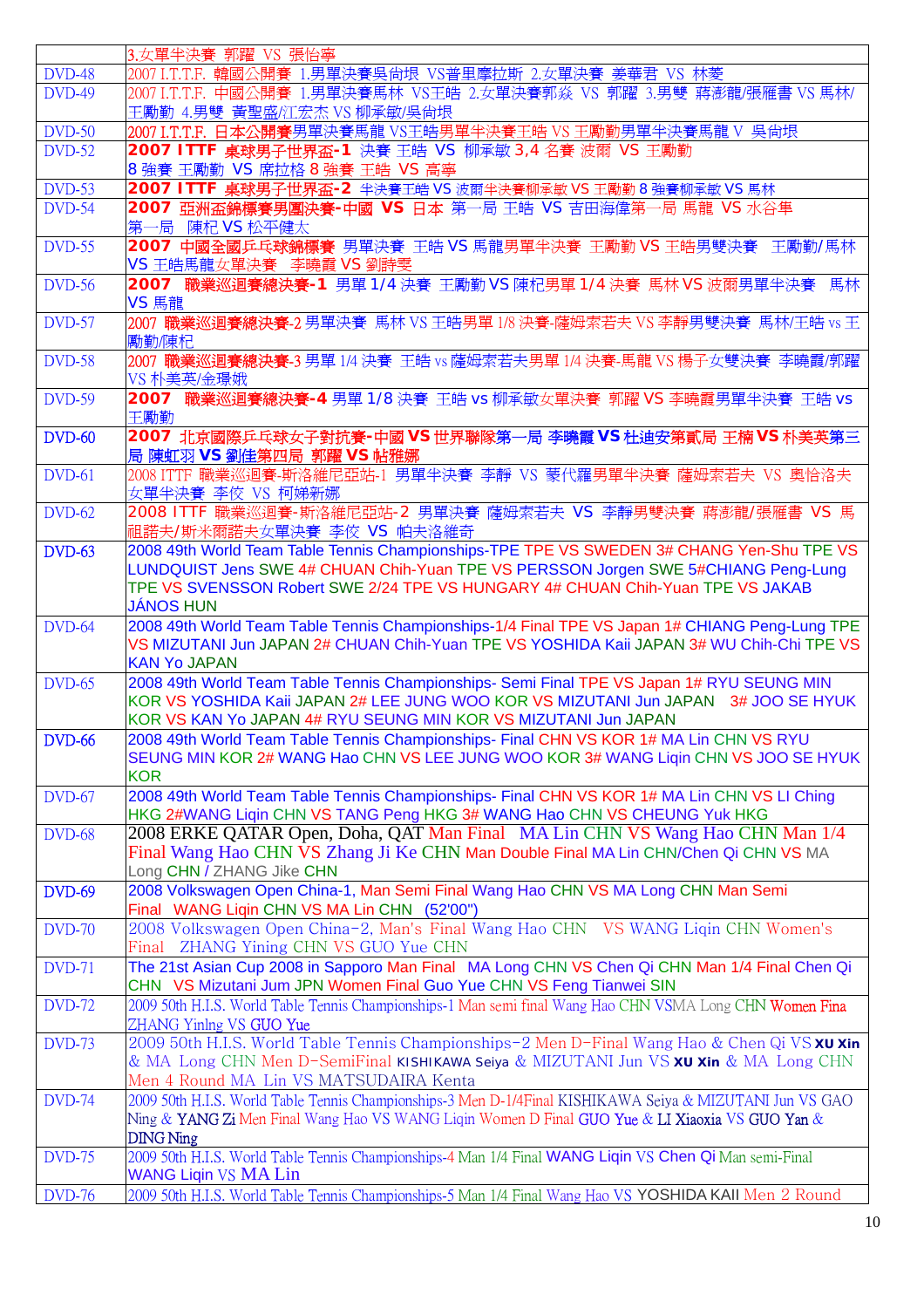|                | Kan Yo VS Cachina Man 1/4 Final MA Long VS M.MAZE                                                                                                                                   |
|----------------|-------------------------------------------------------------------------------------------------------------------------------------------------------------------------------------|
| <b>DVD-77</b>  | 2009 Asian Table Tennis Championships Women 1/4 Final GUO Yue VS FENG Tianwei Man Semi Final MA Long<br>VS KISHIKAWA Seiya Man Final Wang Hao VS MA Long                            |
| <b>DVD-78</b>  | 2009 I.T.T.F. China Open Man 1/4 Final Wang Hao vs GAO Ning Man Semi Final Wang Hao VS WANG Liqin Man<br>Semi Final Zhang Ji Ke VS HAO Shuai Man Final Wang Hao vs HAO Shuai        |
| <b>DVD-79</b>  | 2009 ITTF Pro Tour Grand Final-1 Men's 1/4 XU Xin CHN VS STEGER Bastian, GER Women's Singles -                                                                                      |
| <b>DVD-80</b>  | Final: DING Ning CHN VS GUO Yan CHN<br>2009 ITTF Pro Tour Grand Final-2 Men's 1/4 MA Long CHN VS SUSS Christian, GER Men's Singles - Final: MA                                      |
|                | Long CHN VS XU Xin CHN                                                                                                                                                              |
| <b>DVD-81</b>  | 2009 ITTF Pro Tour Grand Final-3 Men's 1/4 WANG Liqin CHN VS HAO Shuai, CHN Women's Double -<br>Final: LIU Shiwen/DING Ning CHN VS JIANG Huajun/TIE Yana                            |
| <b>DVD-82</b>  | 2009 ITTF Pro Tour Grand Final-4 Men's 1/4 ZHANG Jike CHN VS JOO Se Hyuk, KOR Men's Double -<br>Final: BOOL Timo/SUSS Christian GER VS KAO Ning/YANG Zi SIN                         |
| <b>DVD-83</b>  | 2009 ITTF Pro Tour Grand Final-5 Men's Semi Final MAO Long CHN VS ZHANG Jike, CHN Women's 1<br>circle: FUKUHARA Ai JPN VS LIU Shiwen CHN                                            |
| <b>DVD-84</b>  | 2009 ITTF Pro Tour Grand Final-6 Women's Semi Final DING Ning CHN VS FENG Tianwei, CHN<br>Women's 1/4 : KIM Kyung Ah KOR VS FUKUHARA Ai JPN                                         |
| <b>DVD-85</b>  | 2009 ITTF Pro Tour Grand Final-7, Men's 1 Circle: XI Xin CHN VS BOLL Timo, GER Men's Semi Final:                                                                                    |
|                | XI Xin CHN VS WANG Ligin CHN                                                                                                                                                        |
| <b>DVD-86</b>  | 2010-ITTF Pro Tour, Kuwait Open-1 Men's 1/4: MA Long CHN VS TANG Peng<br><b>HKG Men's Semi</b><br>Final: Xu Xin CHN VS MA Lin CHN                                                   |
| <b>DVD-87</b>  | 2010-ITTF Pro Tour, Kuwait Open-2 Men's Semi Final: Xu Xin CHN VS MA Long CHN Men's 1/4 : MA<br>Lin CHN VS RYU Seung Min KOR                                                        |
| <b>DVD-88</b>  | 2010-ITTF Pro Tour, Kuwait Open-3 Men's Double Final: MA Long/ZHANG Jike CHN VS Xu Xin/WANG<br>Liqin CHN Women's Semi Final : GUO Yan CHN VS FUKUHARA Ai JPN                        |
| <b>DVD-89</b>  | 2010-ITTF Pro Tour, Kuwait Open-4 Men's Semi Final : MA Lin CHN VS ZHANG Jike CHN<br>Women's Final: LIU Shiwen CHN VS FUKUHARA Ai                                                   |
| <b>DVD-90</b>  | 2010-ITTF Pro Tour, Kuwait Open-5 Women'sSemi Final: LIU Shiwen CHNVSCAO ZhenCHN Women's Double<br>Final: GUO Yan CHN / GUO Yue CHNVSDING Ning CHN / LIU Shiwen CHN                 |
| <b>DVD-91</b>  | 2010-ITTF Pro Tour, Kuwait Open-6 Women's 1/4: FUKUHARA Ai JPN VS WANG Yuegu SIN<br>Women's 1/4: CAO Zhen CHN VS LI Jie NED                                                         |
| <b>DVD-92</b>  | 2010-ITTF Pro Tour Qatar Open-1 Men's 1/4: RYU Seung Min KOR VS LEE Jung Woo KOR Men's 1/4: MA<br>Long CHN VS JOO Se Hyuk KOR                                                       |
| <b>DVD-93</b>  | 2010-ITTF Pro Tour Qatar Open-2 Men's 1/4: ZHANG Jike CHN VSMA Lin CHN Men's Semi Final: ZHANG Jike<br>CHNVSLEE Jung Woo KOR Women'sSemi Final:LIU Shiwen CHN VS DODEAN Daniela ROU |
| <b>DVD-94</b>  | 2010-ITTF Pro Tour Qatar Open-3 Men'sFinal: WANG Liqin CHN VSZHANG Jike CHN Men'sSemi Final: WANG Liqin<br>CHN <b>VS</b> MA Long CHN                                                |
| <b>DVD-95</b>  | 2010-ITTF Pro Tour Qatar Open-4 Women's Final: GUO Yue CHN VSLIU Shiwen CHN Men's 1/4 Final: WANG Ligin<br>CHNVSTANG Peng HKG                                                       |
| <b>DVD-96</b>  | 2010-ITTF Pro Tour Qatar Open-5 Women's Semi Final: GUO Yue CHN VSGUO Yan CHN Men's Double Final: MA Lin<br>CHN / WANG Hao CHNVSWANG Liqin CHN / XU Xin CHN                         |
| <b>DVD-97</b>  | 2010 ITTF Pro Tour GERMAN Open-1 Men's Singles Final: MA Long CHN VS WANG Hao CHN Men's Double<br>Final: CHEN Qi CHN / MA Long CHN VS HAO Shuai CHN / ZHANG Jike CHN                |
| <b>DVD-98</b>  | 2010 ITTF Pro Tour GERMAN Open-2 Women's 1/4 Final: DING Ning CHN VS HUANG Yi-Hua TPE<br>Women's Final: FENG Yalan CHN VS DING Ning                                                 |
| <b>DVD-99</b>  | 2010 ITTF Pro Tour GERMAN Open-3 Women's Final: FUKUHARA Ai JPN / ISHIKAWA Kasumi JPN                                                                                               |
| <b>DVD-100</b> | VS DING Ning CHN / LI Xiaodan CHN Men's Semi Final: WANG Hao CHN VS ZHANG Jike CHN<br>2010 ITTF Pro Tour GERMAN Open-4 Men's 1/4 Final: MA Long CHN VS OVTCHAROV Dimitrij GER       |
| <b>DVD-101</b> | Men's Semi Final: MA Long CHN VS CHEN Qi CHN<br>2010 Gold Racket-Shake Hand VS Penholder                                                                                            |
| <b>DVD-102</b> | 2011 World Table Tennis Championships-1, Men's Singles 1/8 MA Lin CHN VS STEGER Bastian GER                                                                                         |
|                | Men's Singles - Final ZHANG Jike CHN VS WANG Hao CHN(73'35")                                                                                                                        |
| <b>DVD-103</b> | 2011 World Table Tennis Championships-2,<br>Men's Singles - Round of 64 MA Long CHN VS TOKIC Bojan SVN (64'05") Good Live                                                           |
|                | Men's Singles - Round of 32 CHEN Qi CHN VS SMIRNOV Alexey RUS (24'32")                                                                                                              |
| <b>DVD-104</b> | 2011 World Table Tennis Championships-3,<br>Men's Singles - 1/4 WANG Hao CHN VSMIZUTANI Jun JPN                                                                                     |
|                | Men's Singles --1/4 ZHANG Jike CHN VS WANG Liqin CHN                                                                                                                                |
| <b>DVD-105</b> | 2011 World Table Tennis Championships-4                                                                                                                                             |
|                | Men's Singles1/4 MA Long CHN VS MA Lin CHN                                                                                                                                          |
|                | Men's Singles1/8 ZHANG Jike CHN VS JOO Se Hyuk KOR                                                                                                                                  |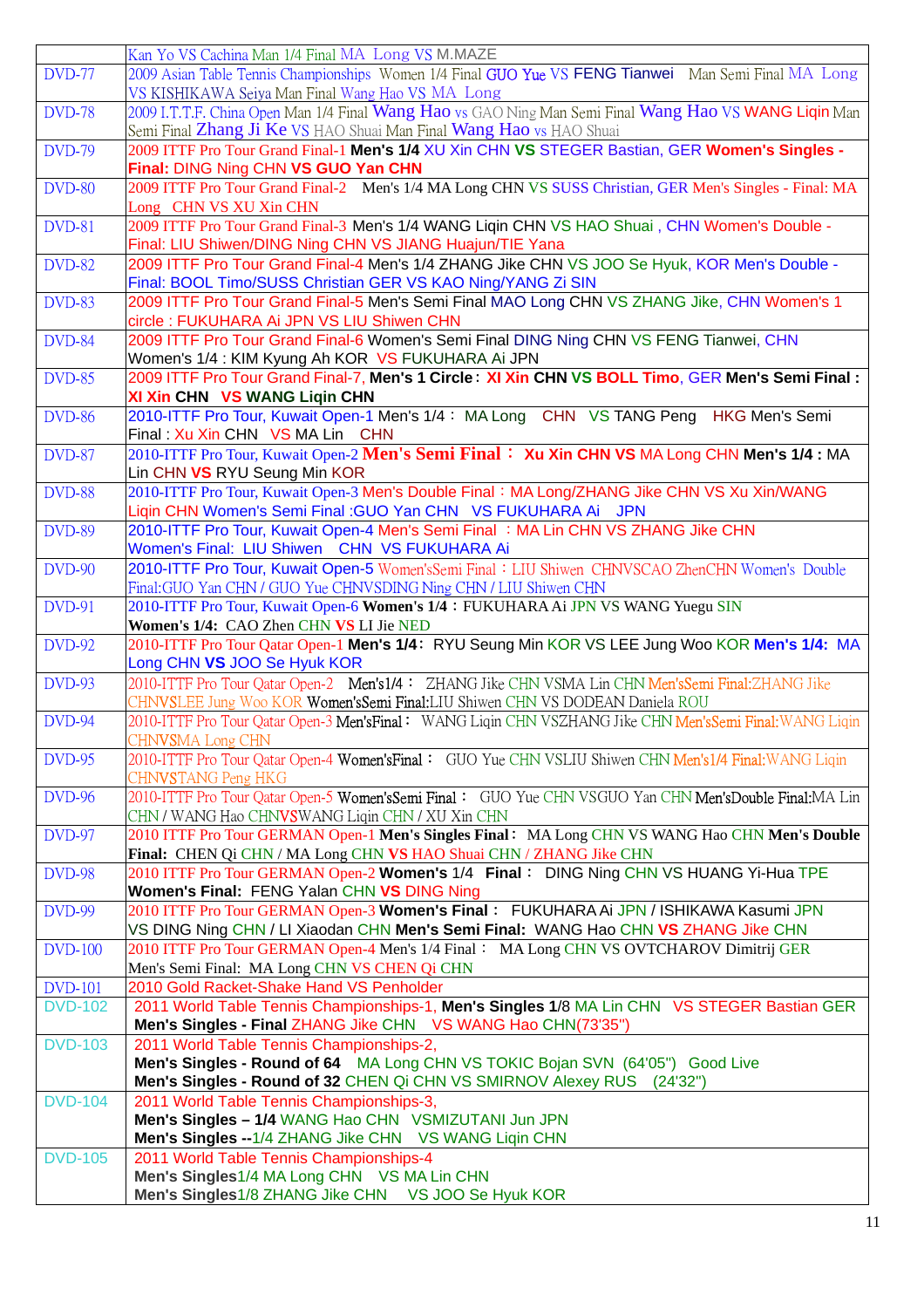| <b>DVD-106</b> | 2011 World Table Tennis Championships-5                                                                                           |
|----------------|-----------------------------------------------------------------------------------------------------------------------------------|
|                |                                                                                                                                   |
|                | Men's Singles 1/8 WANG Hao CHN VS RYU Seung Min KOR                                                                               |
|                | Men's Doubles - Final MA Long CHN / XU Xin CHN VS CHEN Qi CHN / MA Lin CHN                                                        |
| <b>DVD-107</b> | 2011 World Table Tennis Championships-6                                                                                           |
|                | Women's Singles - Final DING Ning CHN VS LI Xiaoxia CHN                                                                           |
|                | Women's Singles 1/4 DING Ning CHN VS FENG Tianwei SIN                                                                             |
| <b>DVD-108</b> | 2011 World Table Tennis Championships-7                                                                                           |
|                | Women's Doubles - Quarter Final GUO Yue CHN / LI Xiaoxia CHN VS FENG Yalan CHN / MU Zi CHN                                        |
|                | Women's Doubles - Final GUO Yue CHN / LI Xiaoxia CHN VS DING Ning CHN / GUO Yan CHN                                               |
|                | Women's Singles - Semi Final DING Ning CHN VS LIU Shiwen CHN                                                                      |
|                |                                                                                                                                   |
|                | Women's Singles 1/4 LIU Shiwen CHN VS GUO Yan CHN                                                                                 |
| <b>DVD-109</b> | 2011 World Table Tennis Championships-8                                                                                           |
|                | Women's Singles Semi Final Quarter Final LI Xiaoxia CHN VS GUO Yue CHN                                                            |
|                | Women's Singles 1/4 LI Xiaoxia CHN VS WU Yang CHN                                                                                 |
|                | Women's Singles 1/4 GUO Yue CHN VS FAN Ying CHN                                                                                   |
| <b>DVD-110</b> | 2011 World Table Tennis Championships-9                                                                                           |
|                | Men's Singles-Semi Final WANG Hao CHN VS MA Long CHN                                                                              |
|                | Men's Singles-Semi Final ZHANG Jike CHN VS BOLL Timo GER                                                                          |
|                | Men's Singles - 1/8 WANG Liqin CHN  VS XU Xin CHN  (04'22") Part                                                                  |
| <b>DVD-111</b> | 2011 Gold Racket #2-Shake Hand VS Penholder:1. Ma Lin CHN VS Boll Timo GER 2. Zhang Kike CHN                                      |
|                | VS WANG Hao CHN 3. MA Long CHN/Zhang Kike CHNVS Ma Lin CHN / RYU Seubg Min KOR 4. WANG                                            |
|                | Hao CHN VS Boll Timo GER 5.MA Long CHN VS RYU Seubg Min KOR                                                                       |
|                |                                                                                                                                   |
| <b>DVD-112</b> | 2011 Qatar Open - ITTF Pro Tour -1:Man Semi Final XU Xin CHN VS MA Long CHN / Man 1/4 XU Xin                                      |
|                | CHN VS WANG Hao CHN Man double Final WANG Ligin CHN / XU Xin CHN VSMA Lin CHN / ZHANG                                             |
|                | <b>Jike CHN</b>                                                                                                                   |
| <b>DVD-113</b> | 2011 Qatar Open - ITTF Pro Tour -2: Man Semi Final Timo Boll GER VS ZHANG Jike CHN Man                                            |
|                | 1/4 MA Long CHN VS JOO Se Hyuk KOR                                                                                                |
| <b>DVD-114</b> | 2011 Qatar Open - ITTF Pro Tour -3: Men's Singles Final Timo Boll GER VS XU Xin CHN Men's                                         |
|                | Singles 1/4 Timo Boll GER VS RYU Seung Min KOR Men's Singles 1/4 ZHANG Jike CHN VS                                                |
|                | <b>MIZUTANI Jun</b>                                                                                                               |
| <b>DVD-115</b> | 2011 Qatar Open - ITTF Pro Tour -3 : Women's Singles Final LIU Shiwen CHNVS DING Ning CHN                                         |
|                | Women's Singles 1/4 FENG Yalan CHNVS HUANG Yi-Hua TPE Women's Singles Semi final DING                                             |
|                | Ning CHN VS GUO Yan CHN                                                                                                           |
| <b>DVD-116</b> | 2011 Volkswagen Cup table tennis tournament Men's Singles Final WANG Hao CHN VS BOLL                                              |
|                | Timo GER Men's Singles Semi Final WANG Hao CHN VS SAMSONOV Vladimir BLR Men's                                                     |
|                |                                                                                                                                   |
|                | Singles 1/4 final WANG Hao CHN VS MAZE Michael DEN                                                                                |
| <b>DVD-117</b> | 2011 Volkswagen Cup table tennis tournament-2 Men's Singles 1/4 final MIZUTANI Jun JAN VS                                         |
|                | CHUANG Chih-Yuan TPE Men's Singles Semi Final BOLL Timo GER VS MIZUTANI Jun JAN The                                               |
|                | midfielder special guest Shows                                                                                                    |
| <b>DVD-118</b> | 2011 Volkswagen Cup table tennis tournament-3 Women's Singles Final LI Xiaoxia CHN VS WU                                          |
|                | Jiaduo GER Women's Singles Semi Final LI Xiaoxia CHN VS FUKUHARA Ai JAN Women's                                                   |
|                | Singles 1/4 Final FUKUHARA Ai JAN VS JIANG Huajun HKG                                                                             |
| <b>DVD-119</b> | 2013 World Cup Team MAN FINAL China VS Taipei 1. XU Xin CHN VS CHUANG Chih-Yuan TPE                                               |
|                | 2. CHEN Chien-An TPE VS ZHANG Jike CHN 3.MA Long CHN /XU Xin CHN VS CHEN Chien-An TPE/                                            |
|                | CHIANG Hung-Chieh 4.ZHANG Jike CHN VS CHUANG Chih-Yuan TPE                                                                        |
| <b>DVD-120</b> | 2013 World Cup Team MAN SEMI-FINAL China VS JAPAN 1. ZHANG Jike CHN VS NIWA Koki JPN 2.                                           |
|                | XU Xin CHN VS MIZUTANI Jun JPN 3. WANG Hao CHN / ZHANG Jike CHN VS MATSUDAIRA                                                     |
|                | Kenta JPN/ NIWA Koki JPN 4.XU Xin CHN VS MATSUDAIRA Kenta JPN                                                                     |
|                |                                                                                                                                   |
| DVD-1D         | r ping-pong class 1 2001 KIM Taek Soo-1 (Penholder Grip-style) (Explain Japanese version Chinese subtitles)                       |
| $DVD - 1E$     | $\mathbb{F}$ ping-pong class $\mathbb{I}$ 2001 KIM Taek Soo-2 (Penholder Grip-style) (Explain Japanese version Chinese subtitles) |
|                |                                                                                                                                   |
| $DVD - 1F$     | $\mathbb{F}$ ping-pong class $\mathbb{I}$ BOLL Timo's Basic technology(Shake hand Grip-style) (Explain Japanese version Chinese   |
|                | subtitles)                                                                                                                        |
| $DVD-1M$       | <b>The secret in which the China table tennis becomes strong</b> The Technology of KONG Linghui & ZHANG                           |
|                | Yining (A Japanese version)                                                                                                       |
| DVD-1N         | $\mathbb{F}$ ping-pong class $\mathbb{I}$ The technology of World hegemony-- SCHLAGER Werner (Shake hand Grip-style)              |
|                | (Explain Japanese version Chinese subtitles)                                                                                      |
| DVD-1P         | $\mathbb{F}$ ping-pong class $\mathbb{I}$ The technology of Olympics Champion -Ryu Seung Min (Penholder Grip-style) (Explain      |
|                | Japanese version Chinese subtitles)                                                                                               |
| $DVD-1Q$       | $\mathbb{F}$ ping-pong class $\mathbb{I}$ The technology of KREANGA Kalinikos (Explain Japanese version Chinese subtitles)        |
| DVD-2A         | [A model laboratory of the table tennis Style ] Represents the model treasury of the Penholder                                    |
|                |                                                                                                                                   |